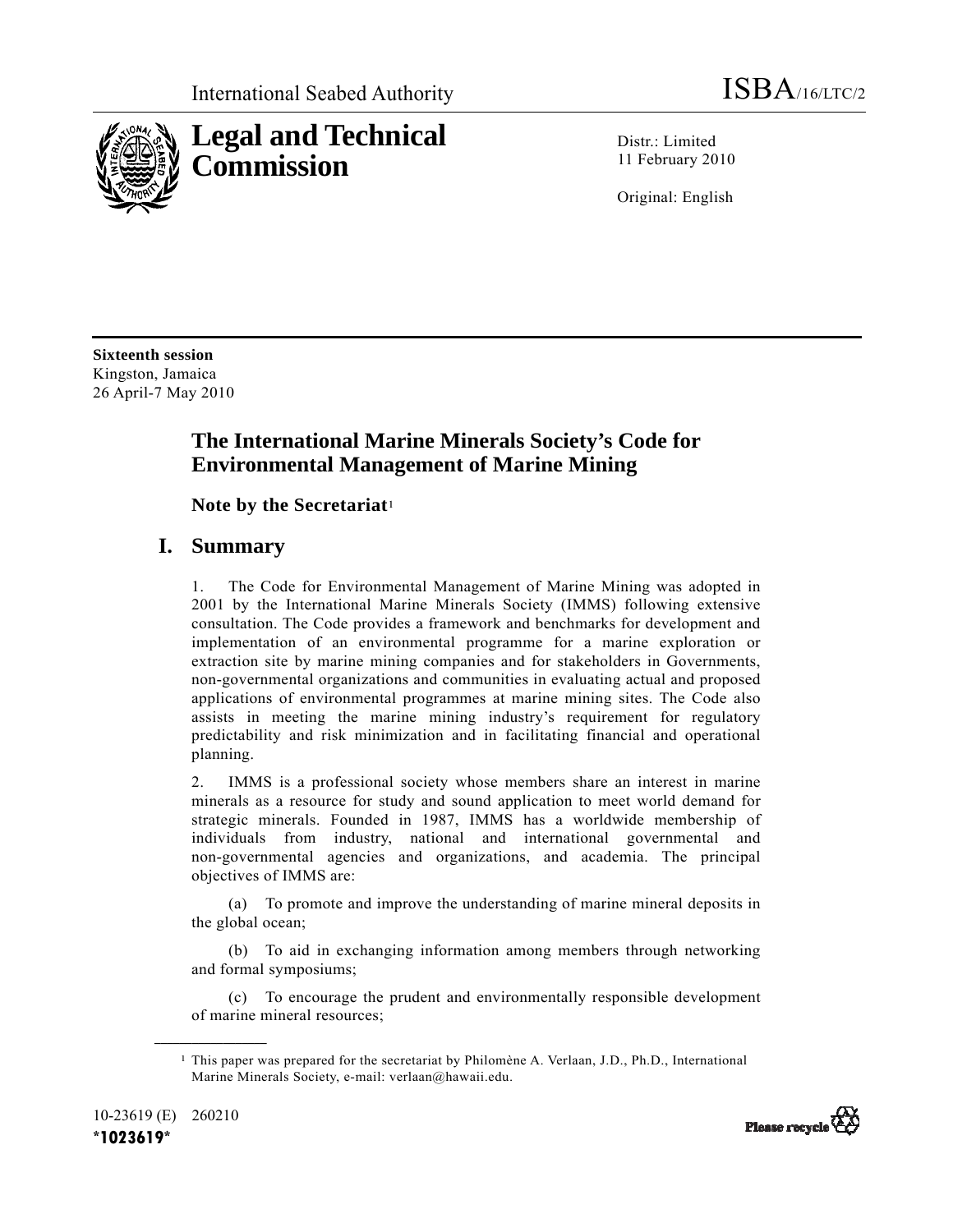(d) To encourage research in all aspects of marine minerals.

3. IMMS is the primary sponsor of the Underwater Mining Institute (UMI), an international forum that brings together the marine mining community to exchange ideas and foster partnerships for research, exploration and mining. IMMS supports graduate student participation in UMI and conducts its general membership and executive board meetings in conjunction with UMI. Further information on IMMS is available from its website (www.immsoc.org).

4. The Code provides for a periodic review in light of experience gained with its implementation and developments in the field of marine mining and associated environmental practices. The first review of the Code is now in progress. It has been circulated widely with a request for comments, assessed in the context of other mining codes from, for example, the International Seabed Authority, the Minerals Council of Australia and the International Council on Mining and Metals, and examined under applicable international law.

5. The proposed revised draft Code, reflecting the comments received and the analysis described above, appears in the annex to the present document. Input is welcome until 31 May 2010. Its adoption is expected in October 2010. The IMMS Code is at present the only instrument designed specifically to guide environmentally responsible deep sea mining as a whole. It is likely to serve as a model when legally binding legislation is eventually introduced.

### **II. Introduction**

6. The marine mining industry's concern for the marine environment is reflected in its request in 2000 to IMMS to develop the Code, and to coordinate a regular review and updating of the Code. In 2001, after wide-ranging consultation, IMMS adopted the Code.

7. The Code is necessary because international law, and in particular the 1982 United Nations Convention on the Law of the Sea, sets high and mandatory standards for marine environmental protection. For example, article 192 of the Convention requires States, without qualification, "to protect and preserve the marine environment". States must also take all measures consistent with the Convention that are necessary to "prevent, reduce and control pollution of the marine environment from any source" (article 194(1)). Article 1 defines "pollution of the marine environment" broadly: if an activity results or is likely to result in deleterious effects (a non-exhaustive list of such effects is provided), it is pollution. Marine mining is likely to fall within the Convention's definition of pollution. States must also, without qualification, take measures "to protect and preserve rare or fragile ecosystems as well as the habitat of depleted, threatened or endangered species and other forms of marine life" (article 194(5)).

8. These obligations apply everywhere, regardless of the location of the activity (including in marine areas beyond national jurisdiction, for example, the high seas and the Area) or of the nature of the activity (including scientific research). States must ensure that their nationals, companies, ships flying their flag and any other entities operating under their jurisdiction or control comply with these obligations.

9. Despite these explicit marine environmental obligations, there is little national environmental regulation of marine mining, especially beyond the territorial sea. In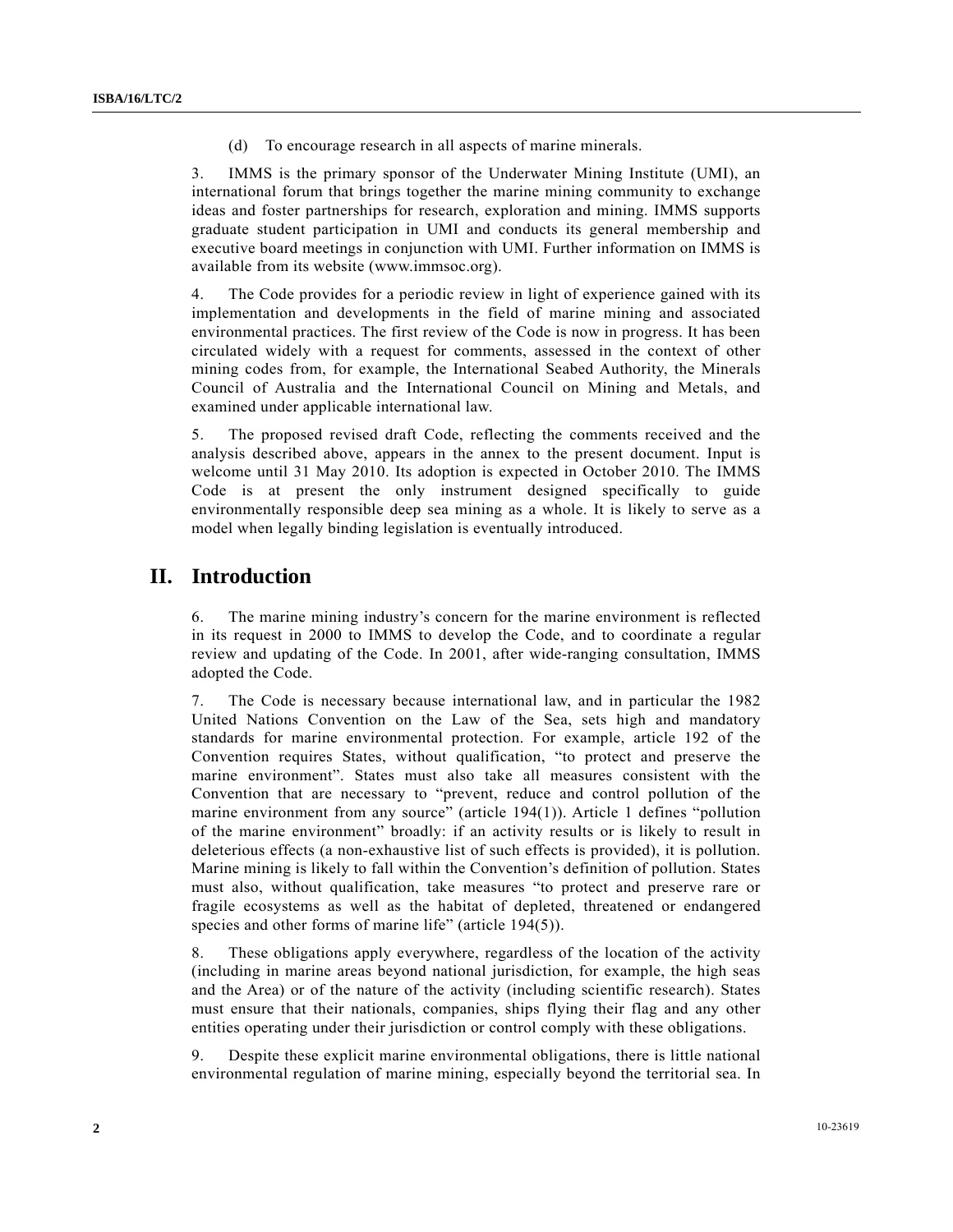the international arena, other than the Authority's marine environmental work related to marine minerals exploration and exploitation in the Area, there is none in any marine area beyond national jurisdiction. Therefore, by developing and promulgating the Code, the marine mining industry is assuming a share of the extensive responsibilities for marine environmental protection that are assigned under international law to States. The Code also contributes towards meeting the marine mining industry's requirement for regulatory predictability and minimization of risk, including environmental regulations and risks, and in facilitating financial and operational planning.

### **III. Overview of the Code**

#### **A. Objective**

10. The Code's objective is to anticipate and integrate environmental considerations for responsible marine mining in adaptive guidelines that are responsive to experience with their implementation, improvements in best environmental practices, technological developments and regulatory changes.

#### **B. Audience, scope and structure**

11. The audience includes companies interested or active in marine mining, Governments, intergovernmental and non-governmental organizations, communities at marine mining sites and other groups with an interest in or affected by marine mining research, exploration and/or mining activities, such as scientists. Application of the Code by the marine mining industry to its contractors, to whom its circulation has been extended where possible, is encouraged. The scope is comprehensive, ranging from exploration and exploitation to decommissioning and rehabilitation. The structure comprises a statement of six environmental principles and a set of 10 operating guidelines.

### **C. Values**

12. The Code does not prescribe specific practices. It sets broad directions in the context of shared values, in particular:

 (a) Benchmarks to develop and implement environmental management plans;

- (b) Advice on best environmental practices for marine mining;
- (c) Complement/improve/supplement existing environmental regulations;

 (d) A framework to appraise actual and proposed company environmental practices;

- (e) Consistent environmental "playing field";
- (f) Transparent environmental reporting standards;
- (g) High and consistent standards for environmental responsibility;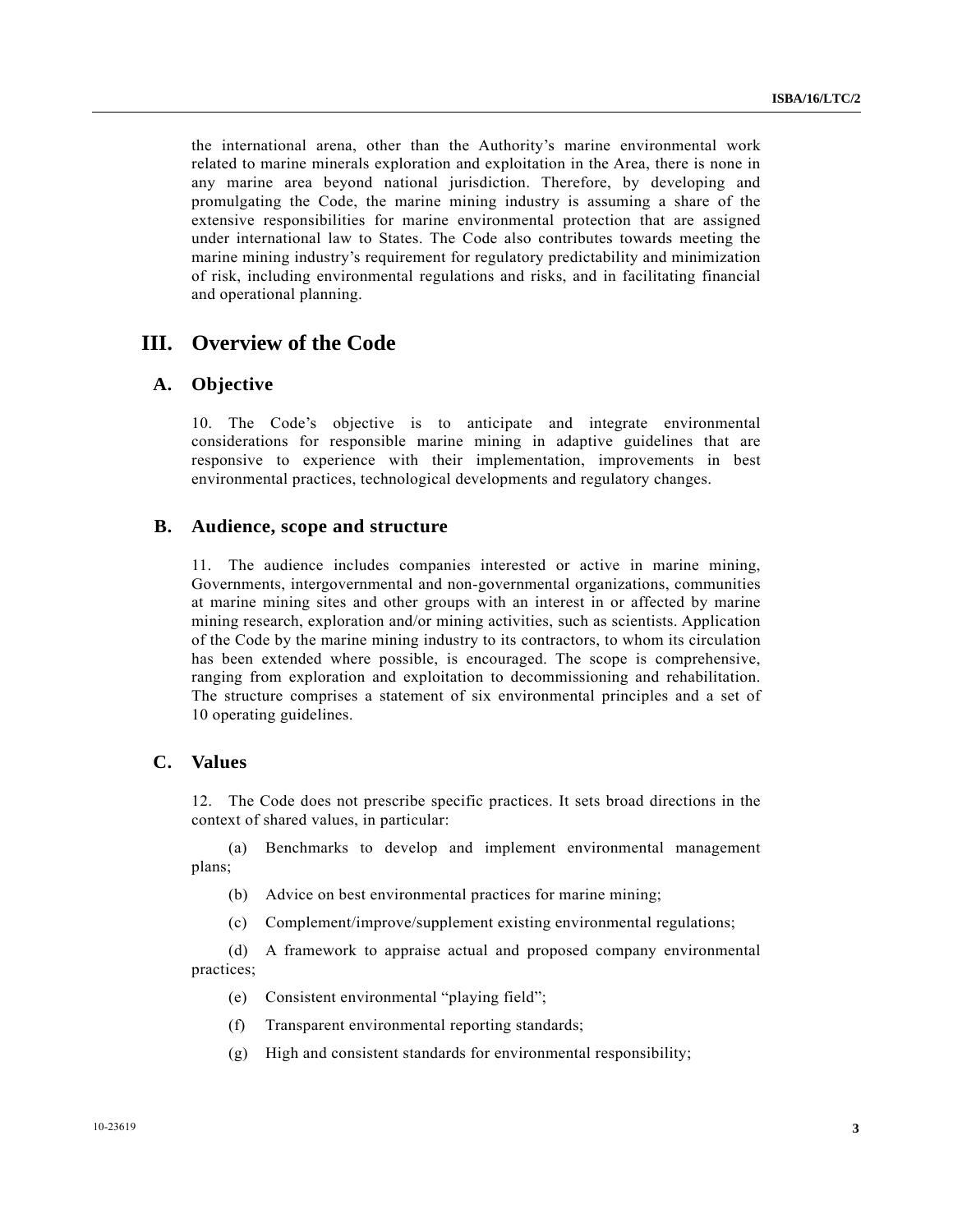(h) Anticipation and integration of environmental issues.

13. These shared values are reflected in the Code's principles and operating guidelines. They address:

- (a) Responsible and sustainable development;
- (b) Environmentally responsible company ethic;
- (c) Community partnership;
- (d) Environmental risk management;
- (e) Integrated environmental management;
- (f) Company environmental performance targets;

 (g) Review, improvement and updating of environmental policies and standards;

- (h) Rehabilitation and decommissioning;
- (i) Reporting and documentation;
- (j) Environmental data collection, exchange and archiving;
- (k) Performance reviews.

### **IV. Functions of the Code**

#### **A. Framework and benchmarks**

14. The Code provides a framework and benchmarks for the development and implementation of an environmental programme for marine minerals exploration and extraction by marine mining companies at their operations. It will also facilitate financial and operational planning. The Code also provides a framework and benchmarks for local communities and stakeholders, Governments and intergovernmental and non-governmental organizations to assess proposed and actual applications of best environmental practices at marine mining sites. The Code is voluntary and any company is eligible to adopt it. Membership in IMMS is not required.

#### **B. National and international marine mining regulations**

15. The Code seeks to complement applicable binding national and international regulations for the protection of the marine environment with regard to marine mining where these regulations exist. It also seeks to provide environmental principles and guidelines for marine mining companies where these regulations are absent or could be improved upon, within the scope of the principles outlined in the Code. Where the Code sets higher standards than those legally required, companies are encouraged to follow the Code and strive to improve the legally binding requirements accordingly. Adoption of the precautionary principle in the Code is a notable achievement in this regard.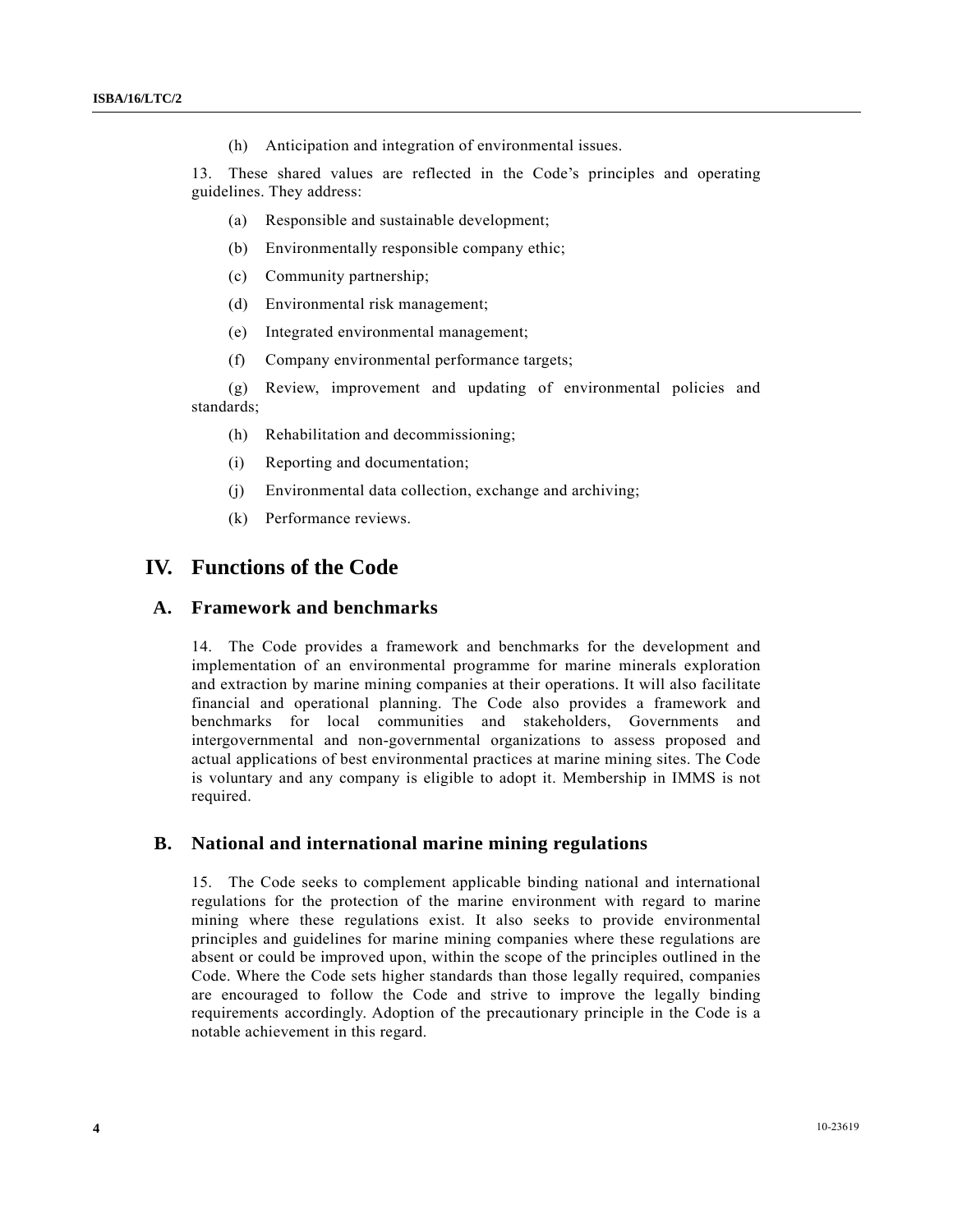### **C. Transparency**

16. Companies adopting the Code commit themselves to providing transparency in their environmental activities by regular reporting of environmental planning, monitoring, assessment and other actions relating to protecting and preserving the marine environment.

#### **D. Feedback**

17. Companies and stakeholders adopting or using the Code are encouraged to inform IMMS of the effectiveness of the Code, including any problems and corrective action taken/required in implementing it. The Code includes an implementation and feedback form. This will assist IMMS in keeping track of companies adopting the Code. IMMS plans to obtain yearly feedback from these companies, in order to assess the success of the Code in achieving its objectives and to facilitate further revisions of the Code to enable it to continue meeting its goals. IMMS will compile the feedback forms it receives and circulate them to the IMMS membership prior to the annual general meeting of IMMS, and to the Authority, in accordance with its request.

#### **E. Review of the Code**

18. The Code is intended to be a living, adaptive document, responsive to, for example, experience with its implementation, improvements in best environmental practices, technological developments and changes in applicable regulations. The Code requires periodic review by IMMS, centred around modifications based on experience with its implementation and in light of developments in the field of marine mining and associated environmental practices. The review must be conducted in consultation with the marine mining industry and with other stakeholders in marine mining operations.

19. The review of the current (2001) Code began in July 2008. The review included assessment of the Code in the light of other mining codes and environmental guidelines from, for example, the Global Reporting Initiative, the International Council on Mining and Metals, the International Institute for Environment and Development, the International Seabed Authority and the Minerals Council of Australia, as well as under the international law of the sea, especially the Convention and the 1994 Implementation Agreement, and international environmental law.

20. The 2001 Code is being circulated widely for comments, through the Internet and by presentation at meetings and conferences. Useful input has been received from a broad range of stakeholders, often in such detail that it is proving difficult to keep the draft Code within its original conception of setting out shared values rather than prescribing specific practices. It is intended to place all the comments, verbatim but anonymously, on the IMMS website.

21. Input on the Code, which is posted on the IMMS website, is welcome until 31 May 2010. The final draft Code will be posted on the website on 1 July 2010, circulated to the IMMS membership and formally presented for adoption at the IMMS annual general meeting, which will be held in conjunction with the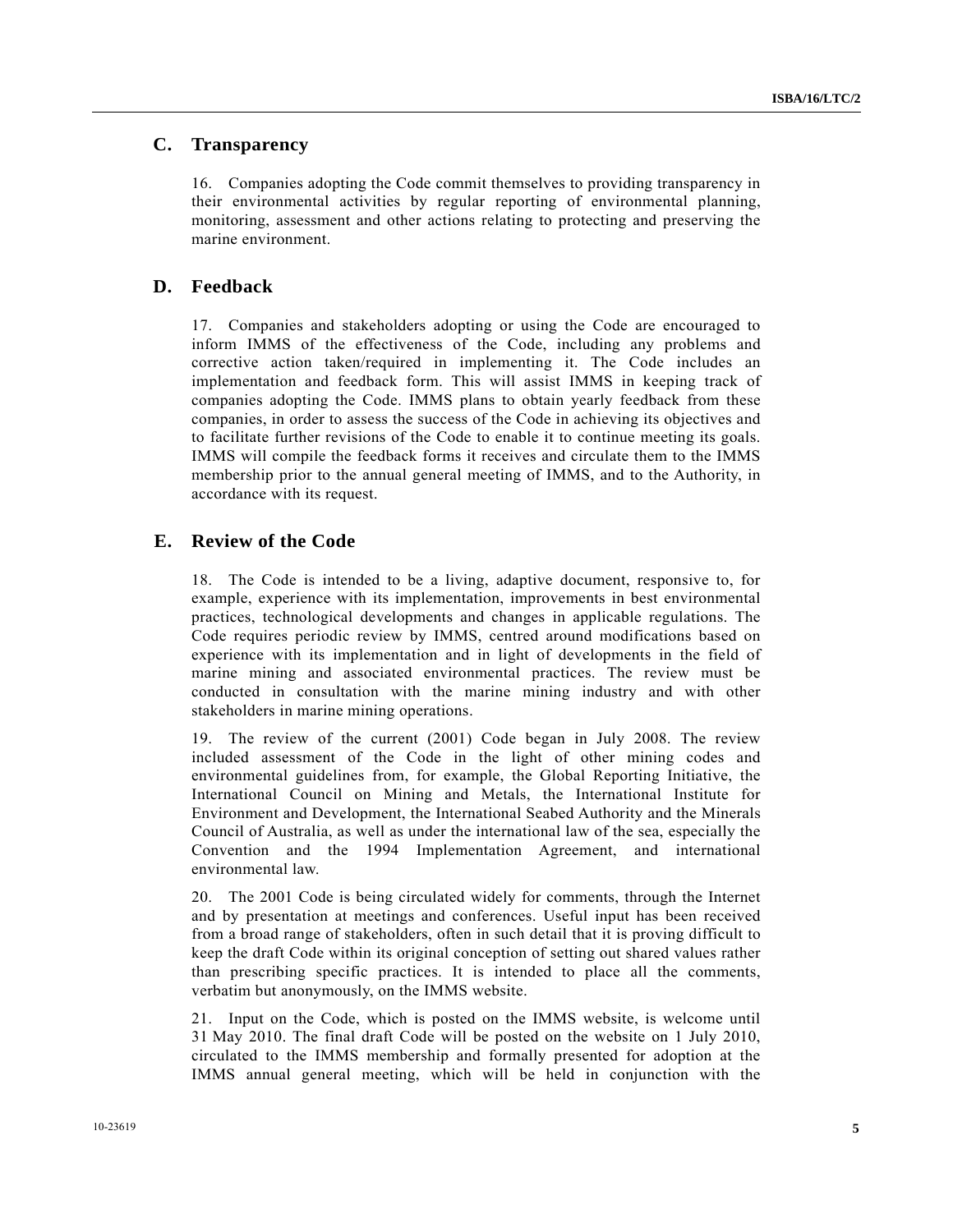39th meeting of UMI, scheduled for 4 to 11 October 2010, in Gelendzhik, Russian Federation.

## **V. Conclusions**

22. The IMMS Code is the only instrument designed specifically to guide environmentally responsible marine mining as a whole. It is likely to serve as a model for legally binding legislation on marine mining. It is an instructive example of a constructive and proactive industrial initiative to address the environmental concerns raised by an emerging industry. It is hoped that the Code and the process of its development and evolution can assist other emerging industries that seek to engage constructively with their environmental challenges.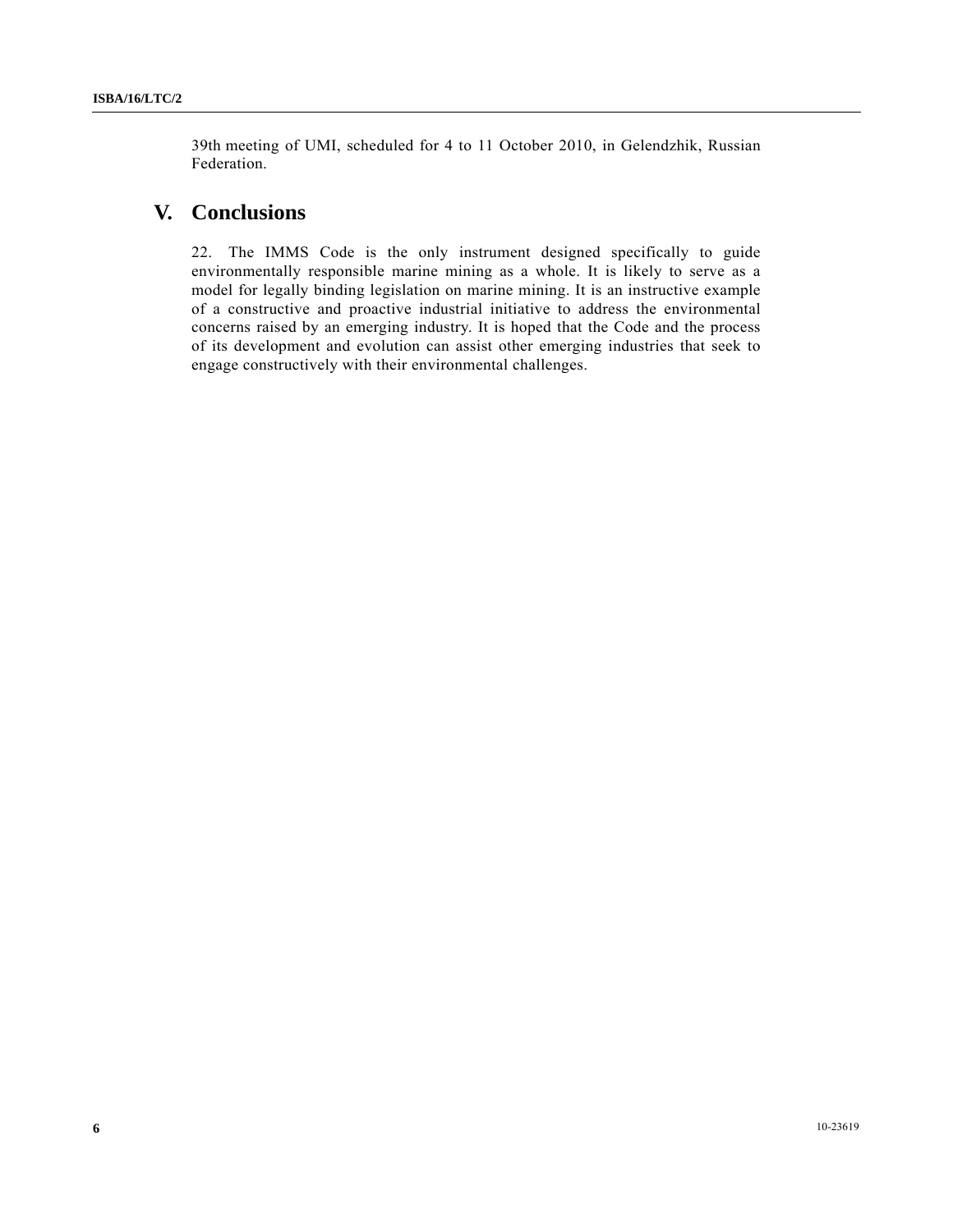### **Annex**

# **Code for Environmental Management of Marine Mining: draft revision as of 21 August 2009**

 **Originally adopted by the International Marine Minerals Society on 2 November 2001** 

 **Revised version adopted ...** 

### **I. Introduction**

**The Code: Its Content and Format.** The Code consists of a statement of Environmental Principles for the marine mining industry, followed by a set of Operating Guidelines for application as appropriate at specific mining sites. These Guidelines are designed to serve industry, regulatory agencies and other stakeholders as benchmarks for development, implementation and assessment of environmental management plans and as advice on best practices at sites targeted for marine minerals research, exploration and extraction. The Principles and Guidelines set broad directions in a context of shared values rather than prescribing specific practices.

**Initiative for the Code.** The International Marine Minerals Society approved development of this Code at its Annual General Meeting in January 2000, following a proposal made at UMI 2000 by Julian Malnic, founder and first Chief Executive Officer (CEO) of Nautilus Minerals Corporation (PNG).

**Development of the Code.** The Code draws on other marine mining environmental statements, guidelines, policies and codes issued by industry, Governments, intergovernmental and non-governmental organizations, as well as the experience of industry personnel, marine scientists, marine environmental scientists, engineers and lawyers. The Code takes into account and endeavours to comply with and implement international legal obligations relating to the protection and preservation of the marine environment with regard to marine mining activities, including mining of mineral resources at or beneath the seabed, such as those established by and in accordance with the 1982 United Nations Convention on the Law of the Sea and the 1994 Agreement implementing Part XI of the Convention.

Appendix 2 lists the principal published sources and Appendix 3 lists individuals who offered comments on the current revision, and examples of the wealth of practical experience employed in the development and revision of the Code.

**Who Will be Served by the Code?** The Code will serve mining companies with an interest or activity in marine mining, Governments, local communities and stakeholders, intergovernmental and non-governmental organizations, and other groups with an interest in or affected by marine mining research, exploration and/or mining activities.

**How Will the Code Function?** The Code provides a framework and benchmarks for development and implementation of an environmental programme for marine minerals exploration and extraction by marine mining companies at their operations. It also provides a framework and benchmarks for local communities and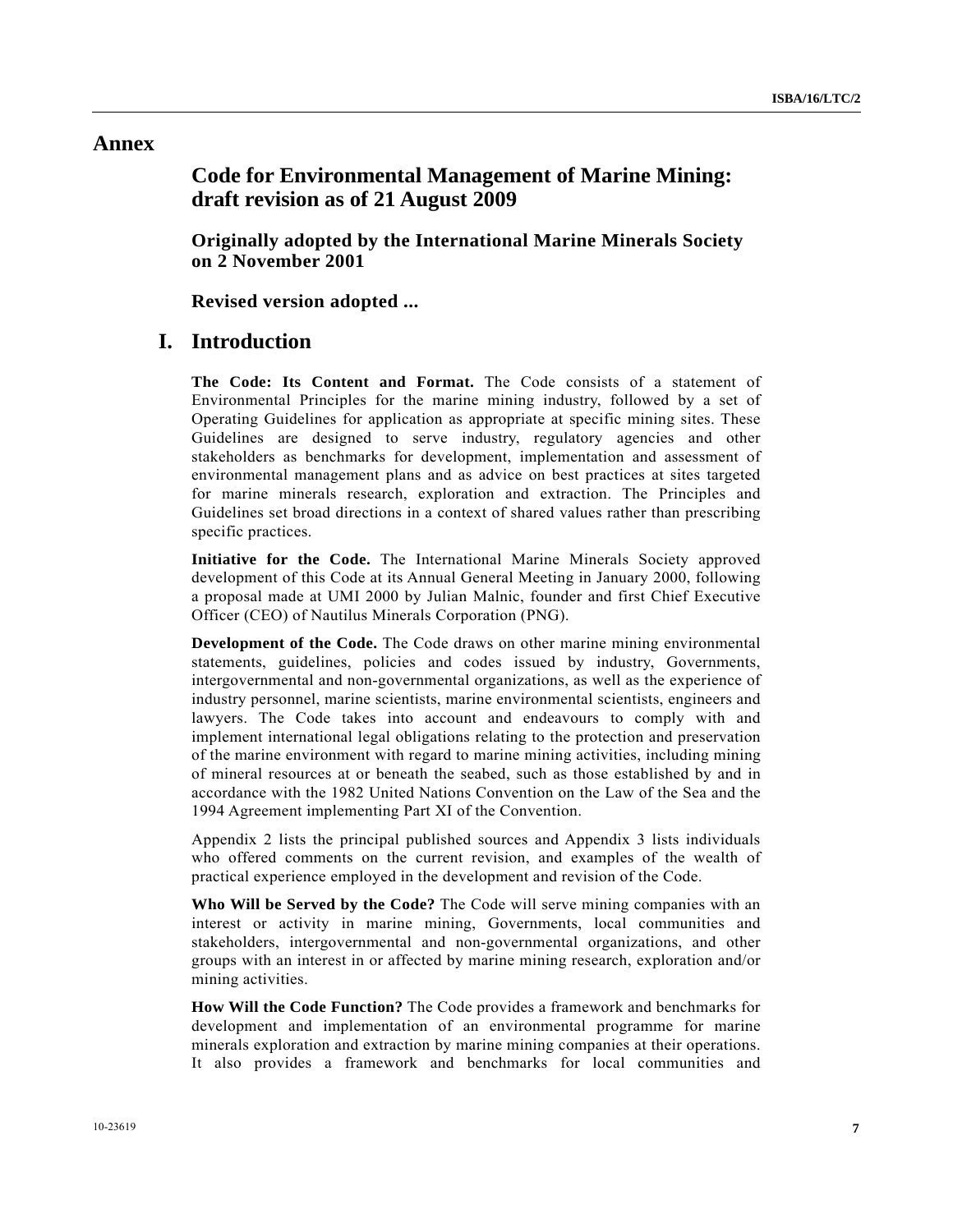stakeholders, Governments and intergovernmental and non-governmental organizations to assess proposed and actual applications of best environmental practices at marine mining sites. The Code seeks to complement applicable binding national and international regulations for the protection of the marine environment with regard to marine mining where these regulations exist, and to provide environmental principles and guidelines for marine mining companies where these are absent or could be improved upon, within the scope of the Principles outlined in the Code. Where the Code sets higher standards than those legally required, companies are encouraged to follow the Code and strive to improve the legally binding requirements accordingly. The Code is voluntary and any company is eligible to adopt it. IMMS membership is not required.

**Reporting.** As well as complying with any applicable national and international requirements, companies adopting the Code commit themselves to provide transparency in their environmental activities by regular reporting of environmental planning, monitoring, assessment and other actions relating to protecting and preserving the marine environment. The Reports will demonstrate the company's commitment to, and implementation of, the Code, will describe the company's performance in relation to the Principles and Operating Guidelines, and will be made public. Companies and stakeholders adopting the Code or following its Principles and Operating Guidelines are encouraged to publicize this.

**Benchmarking.** The Operating Guidelines provide benchmarks by which a mining company can set its environmental programme for a marine exploration or extraction site. Site stakeholders, including government agencies, intergovernmental and non-governmental organizations, and communities can also use the Guidelines as benchmarks for checking the company's environmental management plans and their implementation.

**Implementation and Feedback.** Companies and stakeholders adopting or using the Code are encouraged to inform IMMS of the effectiveness of the Code, including any problems and corrective action taken/required in implementing it. For this purpose an "Implementation and Feedback Form" is provided in Appendix 1. This will assist IMMS in keeping track of companies adopting the Code and in obtaining yearly feedback from them, to assess the success of the Code in achieving its objectives and to facilitate further revisions of the Code to better meet its goals. IMMS will compile and circulate the received Feedback Forms to the IMMS membership and to the Authority, as per its request, prior to each meeting of the Underwater Mining Institute.

**Code Review.** The Code is intended to be a living, adaptive document, responsive to, e.g., experience with its implementation, improvements in best environmental practices, technological developments, and changes in applicable regulations. The Code will be reviewed by IMMS every five years, after consultation with the marine mining industry and other stakeholders in marine mining operations.

## **II. Principles**

Marine mining companies adopting this Environmental Code commit themselves to the following principles: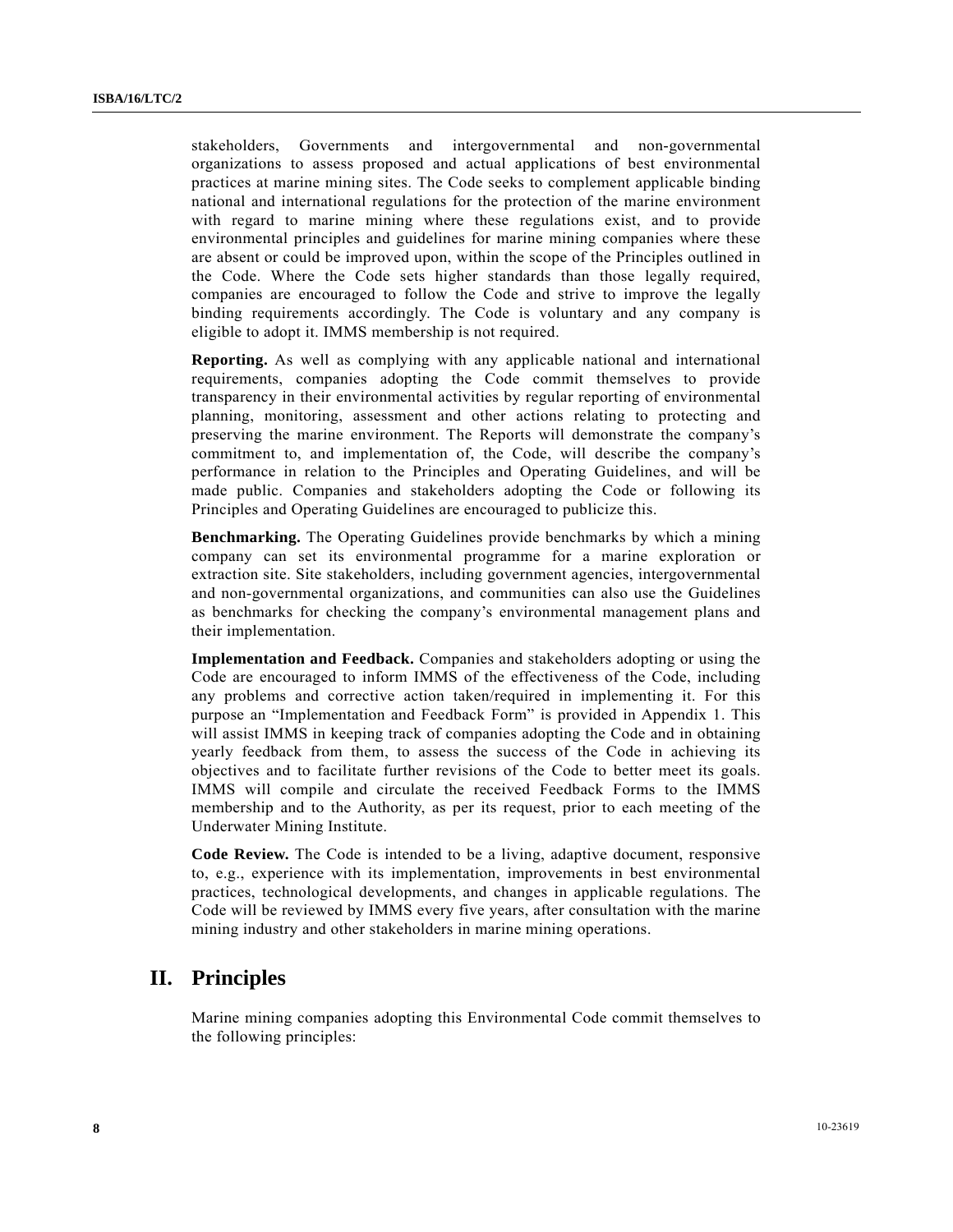1. To observe the laws and policies and respect the aspirations of sovereign States and their regional subdivisions, and of international law, as appropriate to underwater mineral developments.

 2. To apply best practical procedures for environmental and resource protection, considering future activities and developments within the area that might be affected.

 3. To consider environmental implications and observe the precautionary principlea from initiating a project through all stages from exploration through development and operations, including waste disposal, to eventual closure, and post-closure monitoring.

 4. To liaise with stakeholders and facilitate community partnerships on environmental matters throughout the project's life cycle.

 5. To maintain an environmental quality review programme and deliver on commitments.

 6. To report publicly on environmental performance and implementation of the Code.

## **III. Operating Guidelines**

**Responsible and Sustainable Development.** Manage activities in a manner consistent with environmentally, economically and socially responsible and sustainable development of the operating area, such that environmental, economic and social considerations are integrated into planning, decision-making and management on an equal footing.

 1. Pursue environmentally responsible operations through innovations in technology and equipment, improvements in operational, natural resource, equipment and energy use efficiencies as well as in prevention, minimization and recycling of emissions and wastes, in scientific and engineering research, in environmental monitoring and in providing regular information and feedback to management, relevant government agencies and affected stakeholders, including non-governmental organizations.

 2. Reduce the possible environmental impacts of mine-related waste in a manner that is consistent with the Principles of the Code and that will facilitate future environmentally and socially responsible use of the area (both seabed and water column) and complying with the London Convention and Protocol on the Prevention of Marine Pollution by Dumping of Wastes and Other Matter.

 3. Minimize the impacts of mining operations on and protect the biodiversity, ecosystem services, ecological and cultural heritage, knowledge and values of the marine environment, including designated marine protected areas and

**\_\_\_\_\_\_\_\_\_\_\_\_\_\_\_\_\_\_** 

a The precautionary principle: the lack of conclusive evidence for a causal relationship between an activity in or an input to the marine environment and the reasonable likelihood that this activity or input may seriously or irreversibly harm the marine environment cannot be used to postpone action to avoid or minimize such potential harm. The proponent of an activity bears burden of proof that a proposed activity is not harmful.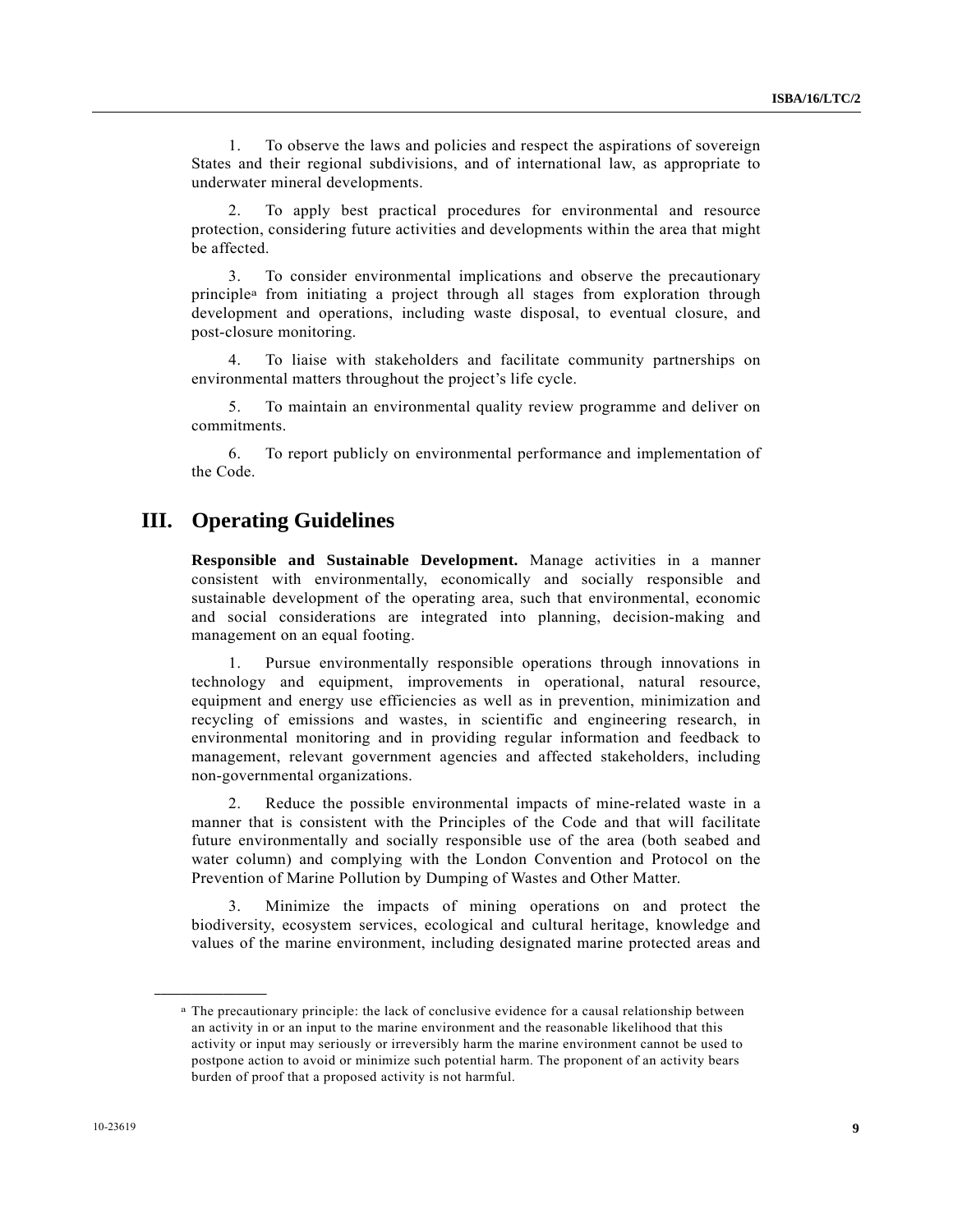reserves, and adjacent lands and indigenous people, and support activities that improve this knowledge.

 4. Reuse and recycle mineral products and by-products to maximize their utility and enhance availability of mineral resources to current and future generations.

 5. Improve knowledge of the properties, short- and long-term availability and use of marine mineral resources and their related ecological and environmental effects.

 6. Encourage customers, business partners, contractors and suppliers of equipment, goods and services to adopt environmentally responsible and sustainable development principles and practices.

 7. Consider biological resource potential and value of living organisms at potential marine mining sites as well as the mineral resource potential and value.

 8. Quantify and integrate the valuation, preservation (of value) and enhancement (of value) of ecosystem services adjacent and/or related to the resource to be developed.

**Environmentally Responsible Company Ethic.** Develop an environmentally responsible company ethic by showing management commitment, implementing environmental management systems, and providing time and resources to demonstrate requirements of the environmental ethic to employees, contractors and suppliers of equipment, goods and services.

 1. Develop, implement and communicate an environmental policy consistent with the Code.

 2. Demonstrate management commitment through application of environmental management practices consistent with the Code.

 3. Inform employees, contractors and suppliers of equipment, goods and services about and require compliance with company policies, goals, guidelines and practices for environmental, socio-economic and heritage protection.

 4. Implement environmental education and training programmes for employees, and, if appropriate and feasible, contractors.

 5. Facilitate and engage in community and other stakeholder education about company environmental principles and their application at the area of operations.

**Community Partnership.** Consult affected communities on their concerns, aspirations and values regarding development and operation of marine mining projects, recognizing that environmental, socio-economic, cultural and scientific research values and interests are linked.

 1. Identify directly and indirectly affected stakeholders, including the marine scientific research community, and their concerns.

 2. Encourage openness and dialogue with employees, marine research scientists and the regional community, including indigenous peoples, ensure equitable and culturally appropriate engagement, promote cross-cultural awareness,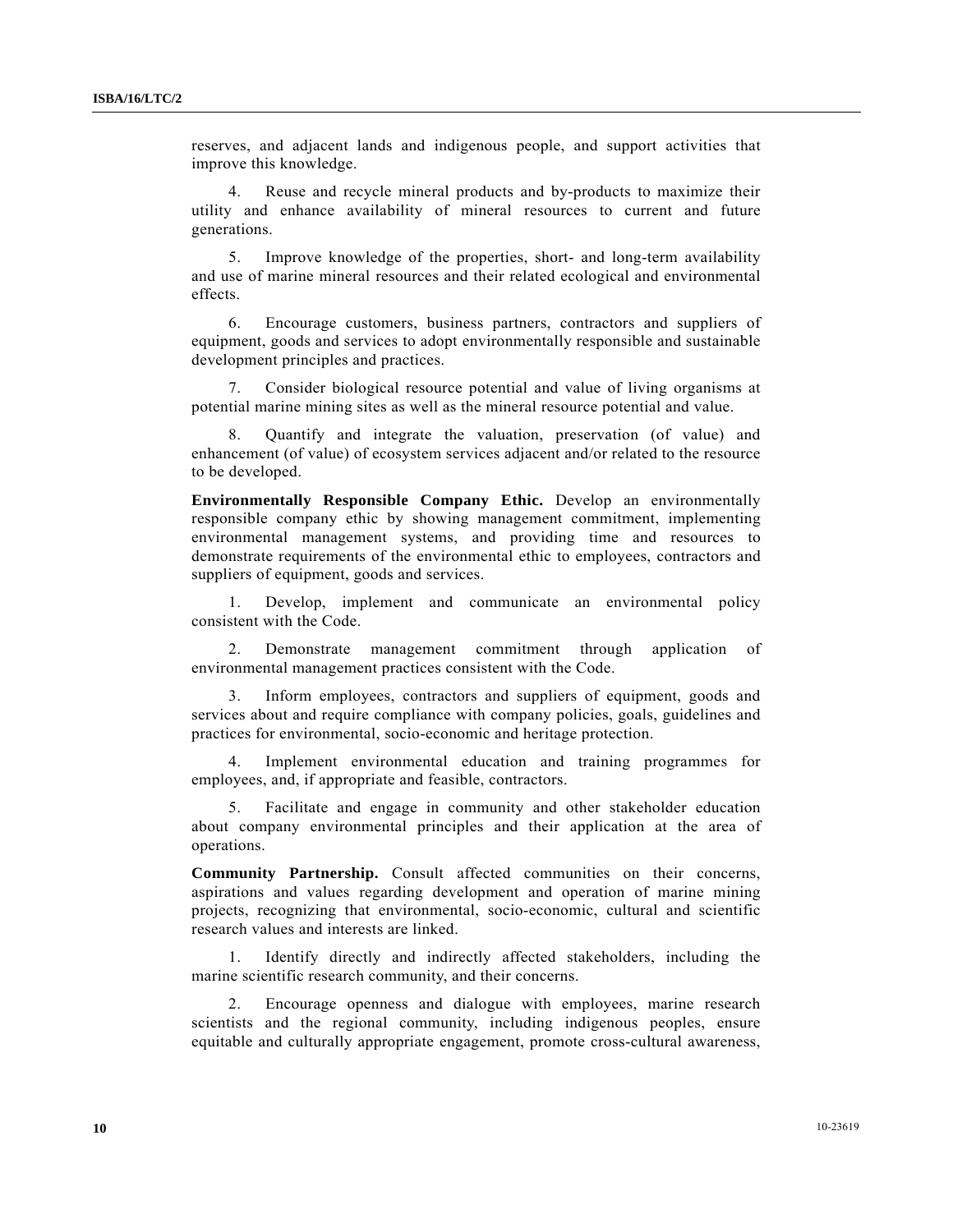and specifically address concerns about environmental, social and scientific research impacts.

 3. Provide to the community non-proprietary technical information about potential effects and duration of operations, of waste products and their management, of rehabilitation procedures, and of socio-economic benefits and costs.

Establish community consultation prior to each stage of operations, be prepared to modify project plans and practices according to the consultations, develop and maintain appropriate community consultation through all stages of exploration, extraction, waste disposal and closure, including, where appropriate and feasible, inviting a community observer to visit and a marine research scientist to join a marine mining vessel.

**Environmental Risk Management.** Use appropriate risk management strategies and the precautionary principle to guide exploration, extraction, waste disposal and closure, and to identify environmental risks, their possible consequences, and their probabilities of occurrence, including but not limited to the following:

 1. Conduct and utilize environmental baseline and monitoring studies as the basis for risk management, as recommended by, e.g., relevant Guidelines issued by the International Seabed Authority.

 2. Evaluate the environmental risks of alternative project concepts, weighing positive, negative, direct, indirect, cumulative and secondary environmental consequences, provide opportunities for appropriate stakeholder participation in this evaluation, and select and implement the project concepts that are most environmentally responsible.

 3. Develop and implement management strategies preferably to prevent, and if prevention is not feasible, to minimize and maximally mitigate environmental impacts of the selected project.

 4. Adopt the precautionary principle in managing identified environmental risks.

 5. Develop, test and implement contingency and emergency response plans to address incidents and unusual operating and environmental conditions, in collaboration with potentially affected parties and relevant government agencies.

 6. Develop and implement appropriate long-term environmental monitoring programmes at suitable spatial and temporal scales.

 7. Establish temporary "no go" or marine exclusion zones according to appropriate environmental criteria to study undisturbed, comparable habitats that are suitably close to mining operations for this purpose, before, during, and after mining operations.

 8. Establish unmined biological corridors within the affected area to aid in the recruitment and re-establishment of biota.

 9. Inform interested and/or potentially affected parties, as part of stakeholder consultations, of any significant environmental risks from mining operations and of the measures that will be taken to manage these risks.

**Integrated Environmental Management.** Recognize environmentally responsible and sustainable management as a company priority and integrate environmentally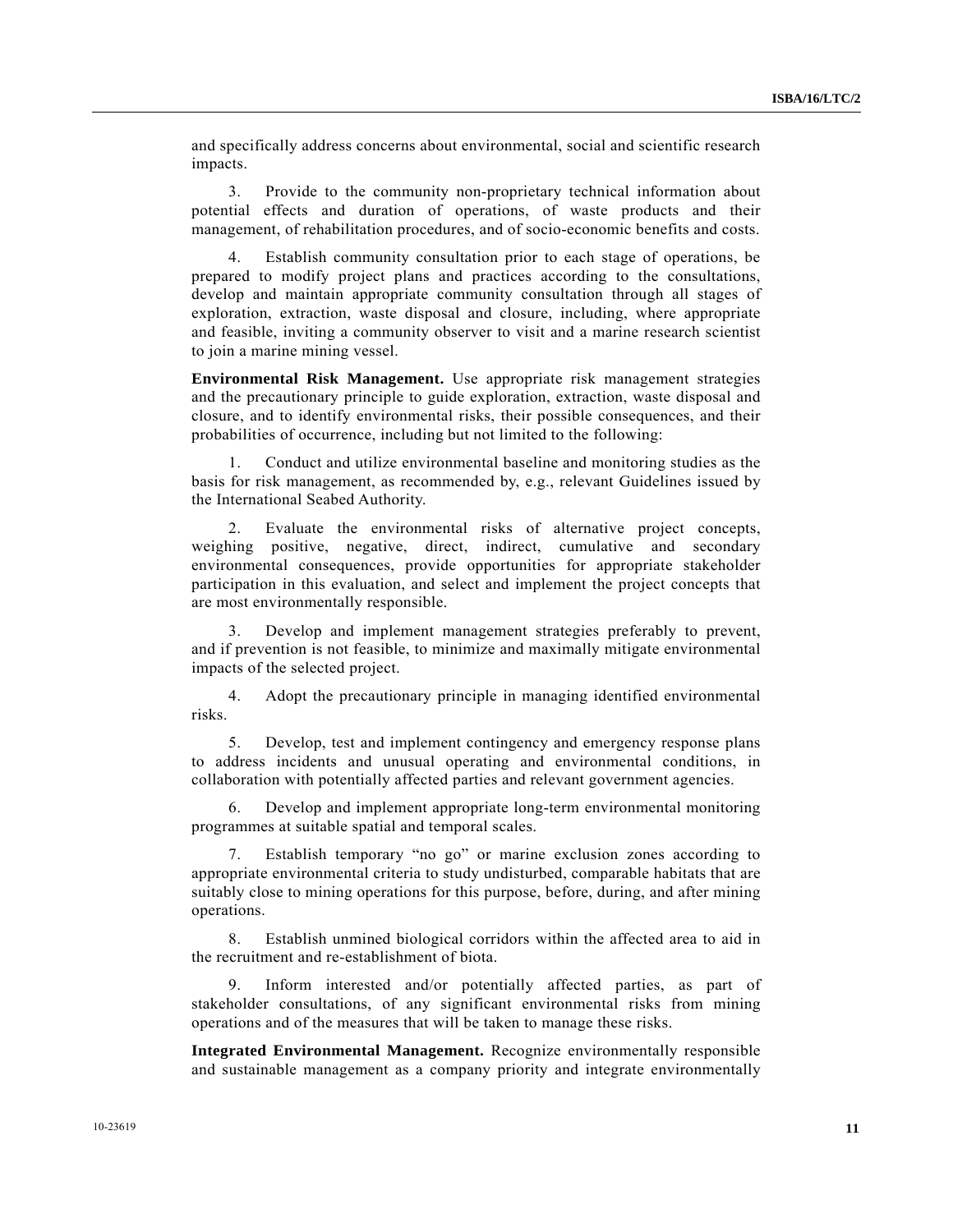responsible and sustainable management into all operations from exploration, through design and construction to mining, minerals processing, waste disposal, mine site rehabilitation and decommissioning.

 1. Establish a senior executive environmental manager, preferably accountable to the CEO, and an environmentally responsible and sustainable management system that allocates management and employee responsibilities relevant to:

(a) The organization's activities;

(b) Applicable legal and regulatory requirements;

 (c) The Operating Guidelines of this Code and of any other applicable Code or Guidelines;

(d) Company environmental policies, objectives and targets;

(e) Environmental management plans and procedures;

(f) Environmental monitoring procedures;

 (g) Reliable, secure, transparent and accessible storage for environmental data and, where practical, specimens collected;

(h) Setting and testing of contingency and emergency response plans;

 (i) Regular or otherwise appropriately scheduled auditing of the environmental management system and environmental performance;

(j) Internal and external reporting procedures.

 2. Periodically review and update the environmental management system in a structured, iterative process that involves the local or affected community, to ensure that the system remains up-to-date, effective and relevant to the company's evolving needs, improvements in best environmental practices, and to changing community values and expectations.

**Company Environmental Performance Targets.** Set environmental performance targets that meet and aim to exceed the requirements of directly applicable legislation, regulations, licences and permits. Specifically:

 1. Identify legal and other requirements applicable to the environmental aspects of the company's marine mining activities, products or services.

 2. Set internal environmental performance targets and periodically assess achievements in order to reinforce policy commitments and to enable demonstration of continual improvement.

Ensure that legal requirements and internal performance targets are effectively communicated to the employees and contractors who are accountable for the relevant activities.

**Review, Improvement and Updating of Environmental Policies and Standards.** Implement management strategies to meet current and anticipated environmental standards and regularly review targets in the context of changing company and community needs, aspirations, legal requirements and International Organization for Standardization criteria to achieve optimal environmental management.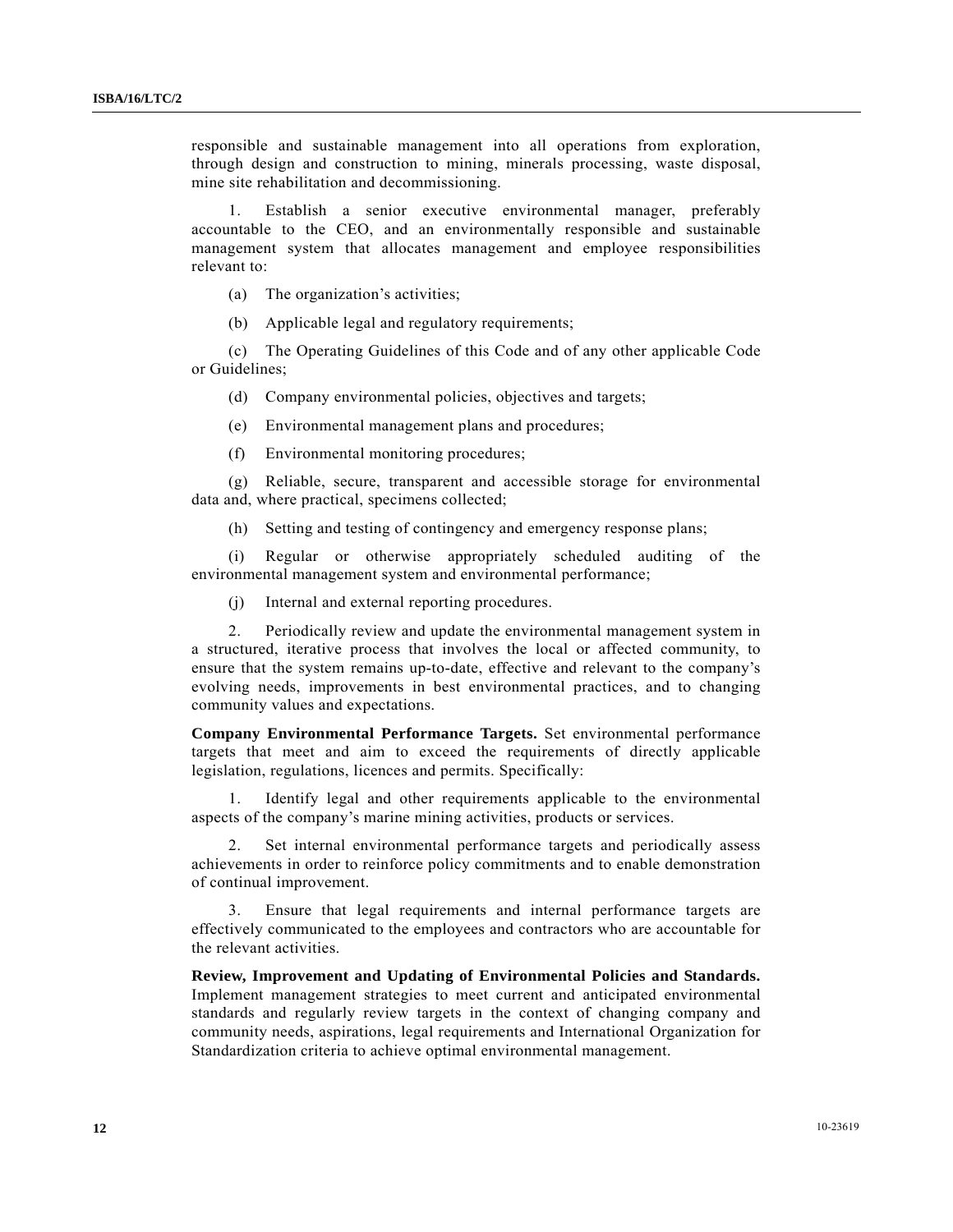1. Regularly review and update company environmental policies, programmes and performance to correct any deficiencies.

 2. Assess and rank environmental issues to identify priority areas where maximum environmental benefits are achievable.

 3. Undertake, participate in, or support research on priority environmental issues by, e.g., appropriate funding, on-site support, etc.

 4. Facilitate employee education about non-proprietary environmentally related technical developments, scientific understanding, consumer needs and community expectations as needed to improve their understanding of the company's environmental policies.

 5. Provide technical and professional level skill-enhancement opportunities to environmental employees, e.g., through attendance at appropriate workshops and conferences.

 6. Provide professional environmental employees with reporting opportunities on non-proprietary environmental topics at relevant conferences and in refereed international environmental publications.

 7. Facilitate communication of relevant, non-proprietary information to the community about environmentally related technical developments, scientific knowledge, consumer needs and community expectations as needed to improve their understanding of the company's environmental policies.

**Rehabilitation and Decommissioning.** Taking into account former, current and future beneficial uses of the site and its surrounding environment, develop and implement an appropriate closure plan to leave decommissioned sites and associated ecosystems in a safe, stable, and where possible, rehabilitated condition, carried out according to best practices.

 1. Incorporate ecosystem and site rehabilitation and decommissioning options in the conceptual design of operations at the feasibility-study stage.

 2. Develop clearly defined ecosystem and site rehabilitation plans and targets, monitor and review rehabilitation performance and progressively refine such plans against the targets.

 3. Determine and account for ecosystem and site rehabilitation and decommissioning costs, periodically review their adequacy during the life of the operation, and adjust budget to meet any increases in those costs.

 4. Establish a programme of progressive ecosystem and site rehabilitation commensurate with the nature of the operation and the type and rate of disturbance.

 5. Periodically review the ecosystem and site rehabilitation and decommissioning strategies during the period of operations so as to incorporate changing regulatory requirements, public expectations, and environmental and cultural information.

 6. Address issues and programmes related to long-term responsibility for the seabed and associated ecosystems in the final decommissioning plan, including long-term monitoring and definition of the period necessary to ensure remediation plans are effective and that any unforeseen consequences are detected.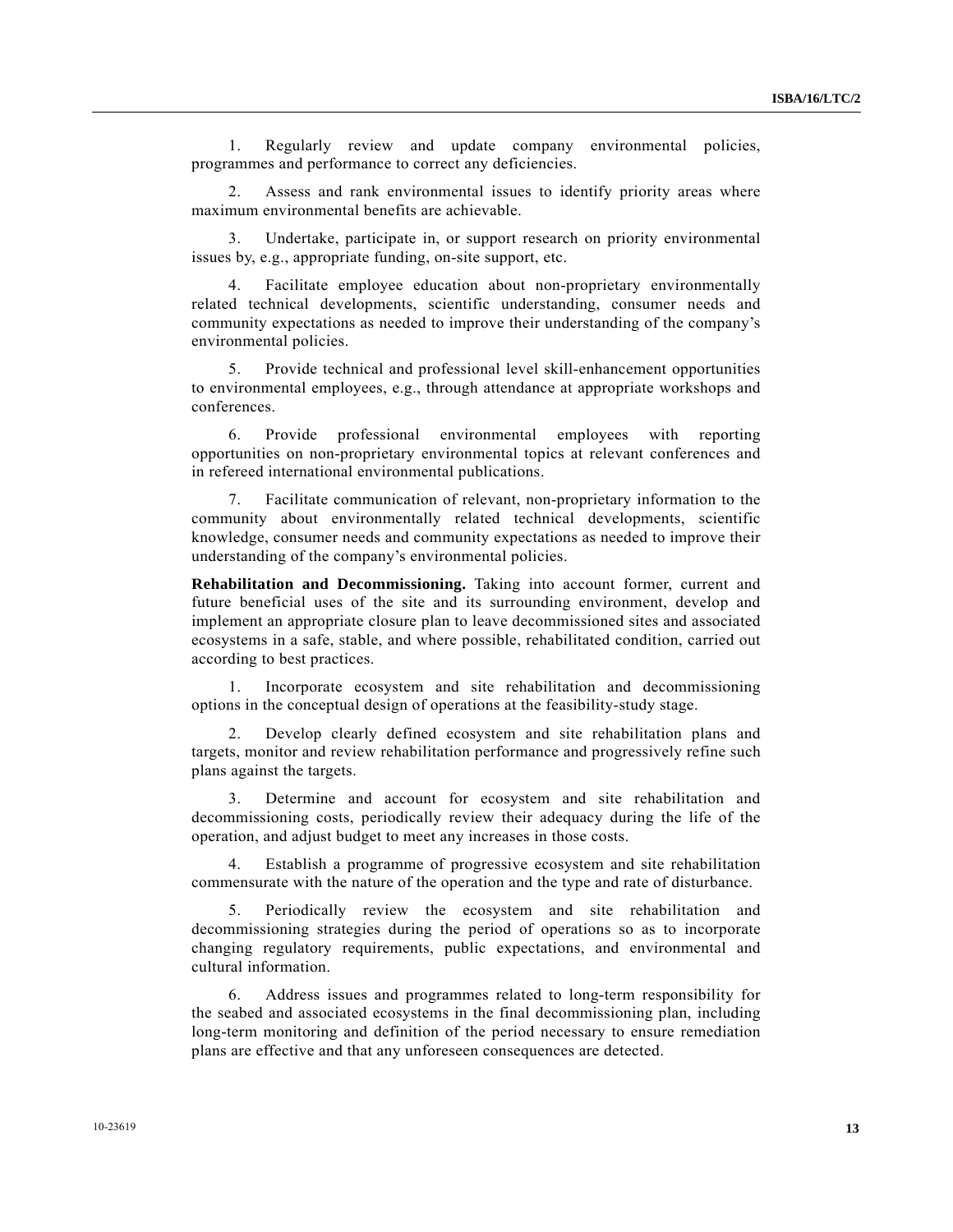7. Provide adequate compensation using appropriate mechanisms where damage is caused due to company/project activities.

**Reporting and Documentation.** Demonstrate commitment to the Code's principles by reporting on the company's implementation of the Code and its environmental performance.

 1. Implement regular (at least annual) reporting of environmental performance to all stakeholders, including the board of directors, shareholders, employees, relevant government bodies and authorities, local communities, scientific researchers, non-governmental organizations, and the general public.

 2. Ensure that reporting requirements of all authorities are met in scope and in good time.

 3. Provide an annual environmental report written for community understanding.

4. Reports should describe the company's processes for:

- (a) Setting and communicating environmental policy;
- (b) Assessing and communicating environmental performance;
- (c) Community consultation and responding to concerns;
- (d) Code implementation.

5. Reports should also include but not be limited to:

- (a) Organization profile, environmental policies and objectives;
- (b) Environmental management processes;

 (c) Establishment of benchmarks against which continual improvement can be measured;

 (d) Documentation and availability for eventual independent review by interested parties at their expense of relevant, site-specific data to support the reported results;

(e) Opportunities and progress in improvements;

(f) Significant environmental events and their consequences;

 (g) Environmental incidents, "near-misses" and any regulatory and remedial action taken;

 (h) Performance in relation to regulatory requirements and internal targets;

 (i) Environmental, socio-economic and cultural issues to be addressed and strategies to implement them.

 6. The first report after adoption of the Code by the company is to be released within two years.

 7. The annual environmental reports are to be made available for consultation, free of charge, to the public through the company's corporate and regional offices and on the company's website. Additional copies, preferably in electronic form, of each annual report may be lodged in the central library of the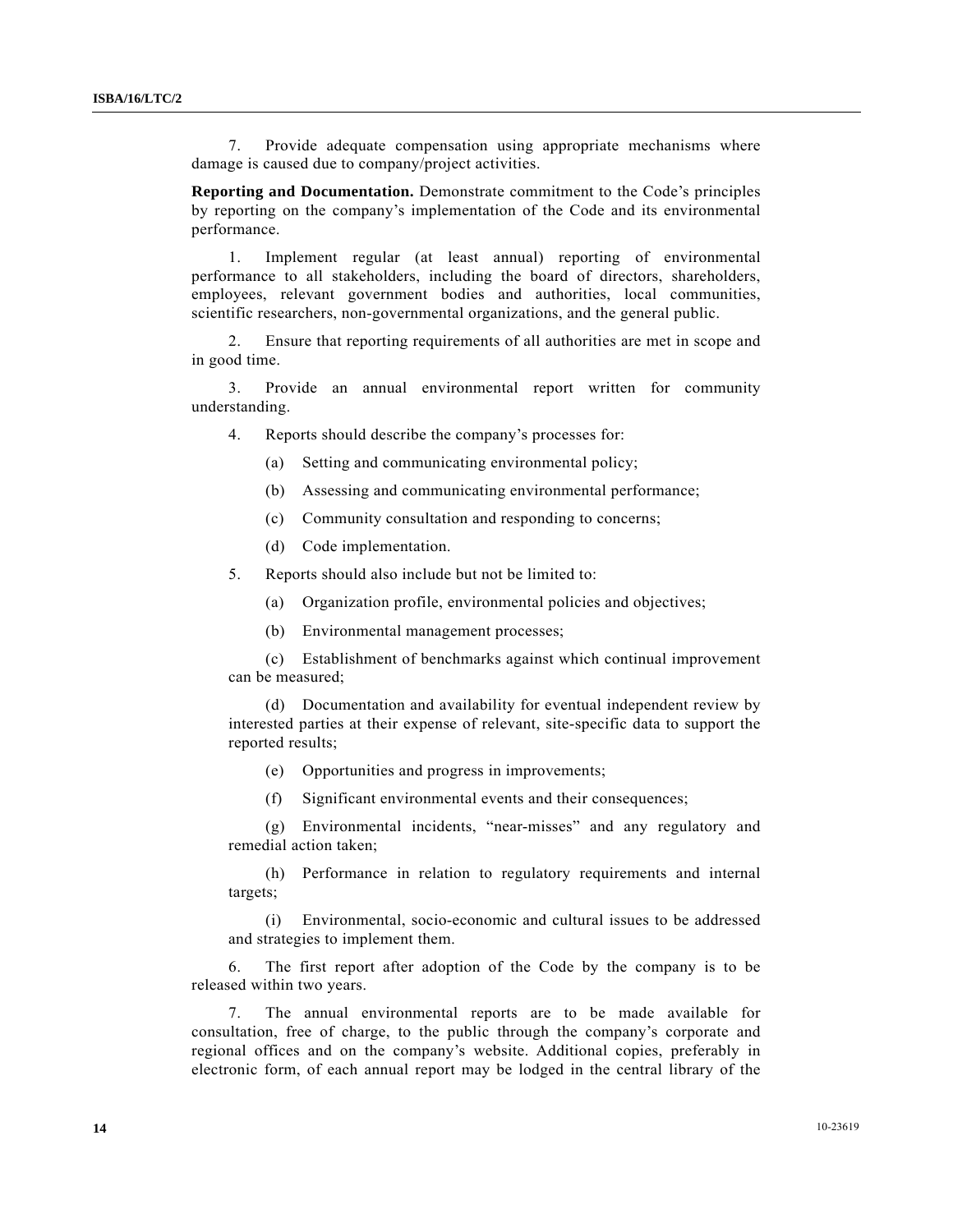State(s) exercising sovereign rights or jurisdiction where the company operates or, in the case of activities carried out in areas beyond national jurisdiction, in the central library of the State where the company is incorporated. Companies will identify where additional copies will be deposited when they make their annual report and on the company's website.

**Environmental Data Collection, Exchange and Archiving.** Facilitate free exchange and easily accessible availability of environmental information and geological and biological sample collections gathered (other than proprietary technical information) for international scientific peer review and understanding and national and global heritage use.

 1. Exclude non-proprietary environmental data from confidentiality requirements, standardize these data according to the latest and highest standards for the relevant discipline in order to facilitate analysis and comparisons, and make these data freely available to all stakeholders and for exchange, review and analysis in forums such as workshops.

 2. Deposit on request non-proprietary environmental data securely in freely and easily accessible appropriate national and international archives for review, further scientific analysis and reporting.

 3. Deposit for review, further reporting, and scientific research representative collections of geological and biological specimens in appropriate repositories with requisite long-term storage facilities, which may include national museums, government institutions, relevant specialized global repositories and universities, on request and after prior consultation with the selected host $(s)$ ; such consultation to occur early in the project planning.

 4. Preserve, report and deliver any incidentally collected cultural, archaeological and anthropological artefacts are to appropriate agencies and repositories.

 5. Disseminate non-proprietary scientific data on and lessons learned in marine environmental and biodiversity assessment and management.

 6. Promote good practices in marine environmental and biodiversity assessment and management.

**Performance Reviews.** Regularly (preferably every three years) evaluate company performance under the Environmental Code by a team of qualified, externally accredited environmental auditors both from within and independent of the adopting company.

### **IV. Acknowledgements**

1. The Society thanks the many individuals who have contributed to the development and revision of this Code. The Society recognizes in particular Julian Malnic, initiator and original architect of the Code, and Derek Ellis, who further drafted, edited and updated the 2001 version. Appendix 3 lists the individuals who participated in the current revision. The Society is also grateful to the Minerals Council of Australia for the use of sections of text from the Council's 2000 Code for Environmental Management. The Society appreciates the support of InterRidge, its Working Group on Seafloor Mineralization, and the Woods Hole Oceanographic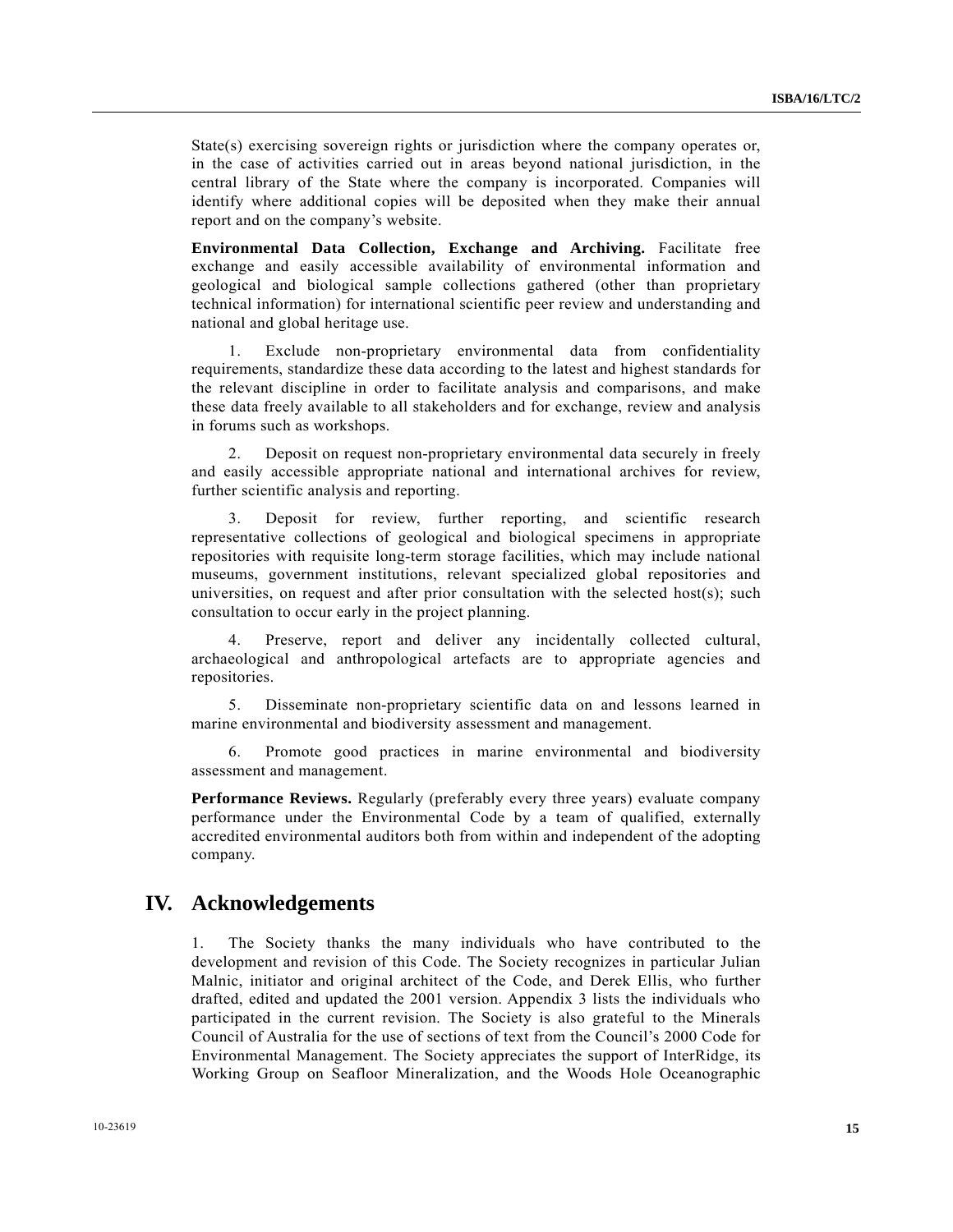Institution in enabling the presentation of the current revised draft Code by Philomene Verlaan at the 2009 Science and Policy Workshop on Deep-Sea Mining of Seafloor Massive Sulphides, Woods Hole, MA.

# **V. Contact information**

1. International Marine Minerals Society, Administrative Office, 1000 Pope Road, MSB 303, Honolulu, Hawai`i 96822 USA Phone (808) 956-6036 Fax (808) 956-9772 e-mail: *Administrator@immSoc.org* Website: *www.immSoc.org*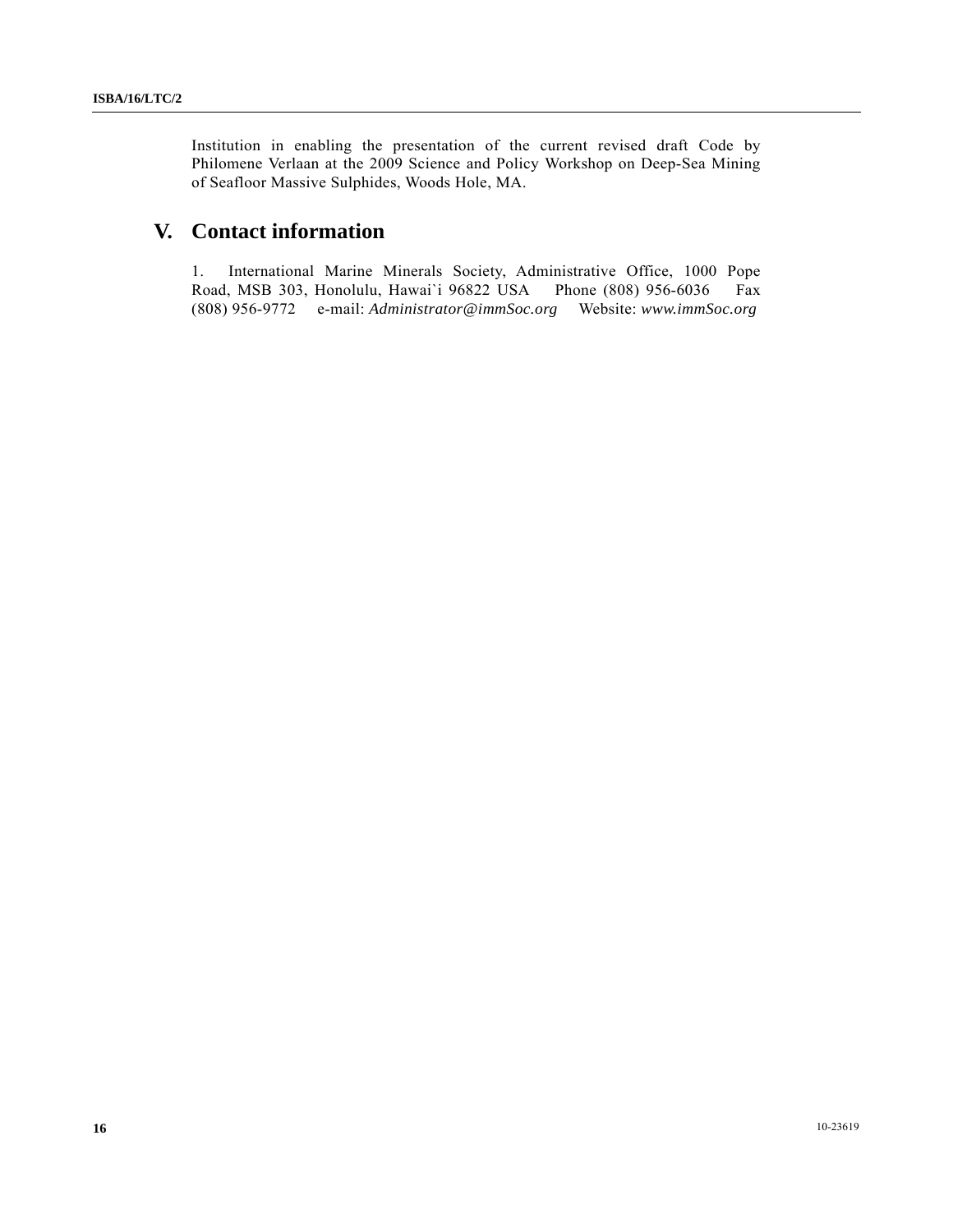# **Appendix 1**

# **Code for Environmental Management of Marine Mining (IMMS)**

## **Implementation and Feedback Form**

| $\overline{No.}$ | <b>ITEM</b>                                         | <b>DETAILS</b> |
|------------------|-----------------------------------------------------|----------------|
| $\overline{1}$ . | Company/stakeholder name                            |                |
| $\overline{2}$ . | Contact: Person's name                              |                |
|                  | Address                                             |                |
|                  | Email                                               |                |
|                  | Phone                                               |                |
|                  | Fax                                                 |                |
|                  | Website                                             |                |
| $\overline{3}$ . | Activity (ies) for which the Code is<br>adopted     |                |
| $\overline{4}$ . | Measures taken for implementing<br>the Code         |                |
| $\overline{5}$ . | Problems encountered while<br>implementing the Code |                |
| $\overline{6}$ . | Corrective action taken                             |                |
| 7.               | Suggestions for revising the Code                   |                |
| 8.               | Any other information                               |                |
|                  | Date:                                               | Signature      |

### **Fax or email to:**

International Marine Minerals Society • Administrative Office

1000 Pope Road, MSB 303 • Honolulu, Hawai`i 96822 USA

Phone *(808) 956-6036* • Fax *(808) 956-9772* • Email: *Administrator@immSoc.org*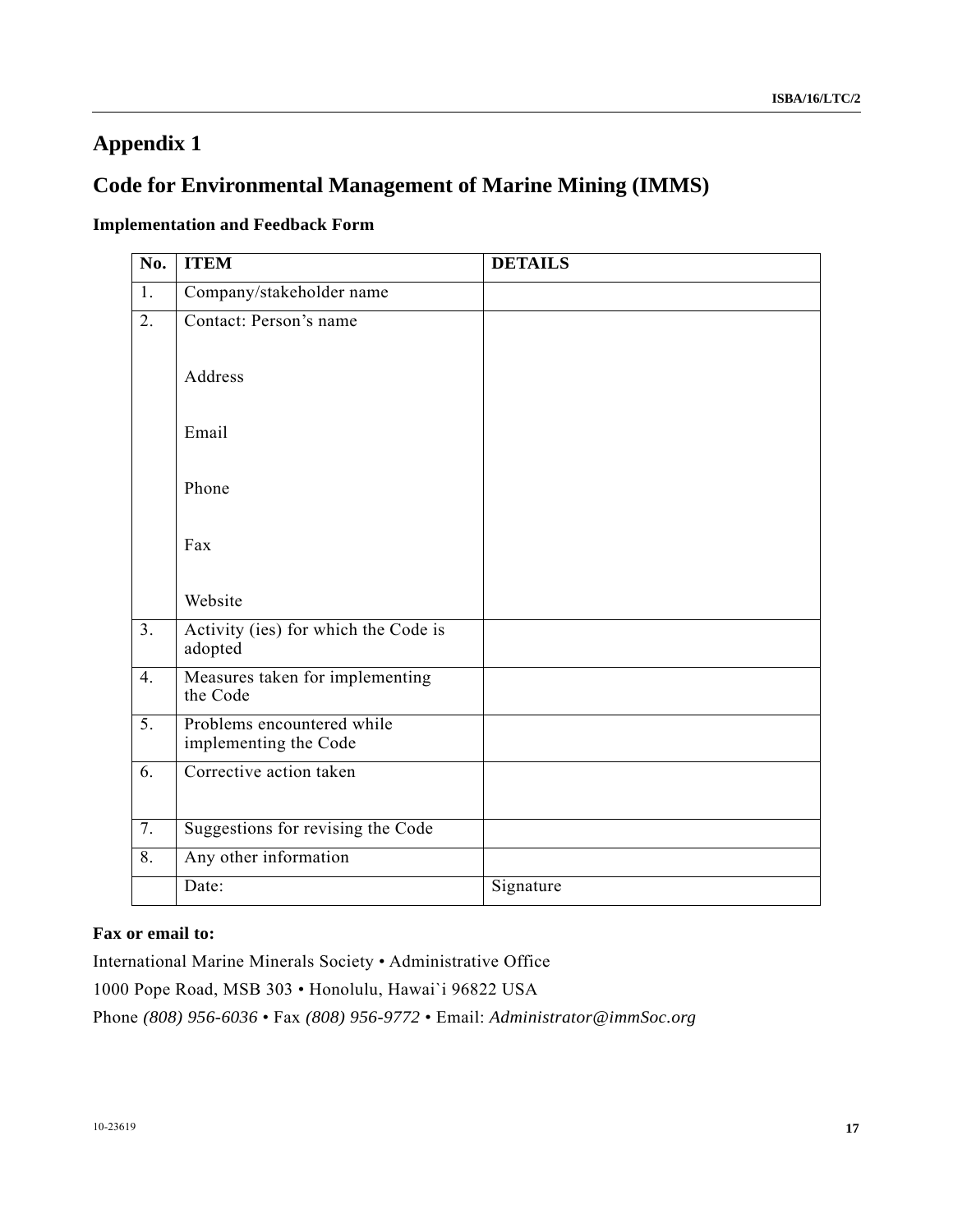# **Appendix 2**

### **Published Sources Consulted**

Australian Commonwealth Scientific and Industrial Research Organisation (CSIRO).

*Seafloor exploration and mining industry: a desktop study of international and selected country experiences* (Tsamenyi, Kaye and Mfodwo, 2007).

*Exploring the social dimensions of Australia's seafloor exploration and mining industry.* (Littleboy and Boughen, 2007) Report number P2007/917. Wealth from Oceans Flagship.

Convention on Biological Diversity Secretariat (2006).

*Voluntary guidelines for biodiversity-inclusive impact assessment.* Available at: http://www.cbd.int/impact/guidelines.shtml.

*The Ecosystem Approach Beginners' Guide.* Available at: http://www.cbd.int/ecosystem/sourcebook/beginner-guide/.

*The Ecosystem Approach Advanced User Guide.* Available at: http://www.cbd.int/ecosystem/sourcebook/advanced-guide/.

Global Reporting Initiative.

*Sustainability Reporting Framework Overview.* Available at: http://www.globalreporting.org/ReportingFramework/ReportingFrameworkOverview/.

*Sustainability Reporting Guidelines (G3 Guidelines, 2006).* Available at: http://www.globalreporting.org/ReportingFramework/G3Guidelines/.

*Draft Final Mining and Metals Sector Supplement*. Available at: http://www.globalreporting.org/ReportingFramework/SectorSupplements/MiningAndMetals/.

Greenpeace International.

*Mining Submarine Tailings Disposal [Std] – Summary Concepts*. Available at: http://www.imo.org/includes/blastData.asp/doc\_id=9122/INF-14.pdf.

#### International Council on Mining and Metals (ICMM).

*Sustainable Development Framework.* Available at: http://www.icmm.com/ourwork/sustainabledevelopment-framework/.

*Sustainable Development Framework - 10 Principles.* Available at: http://www.icmm.com/our-work/sustainable-development-framework/10-principles.

*Sustainable Development Framework - Public Reporting.* Available at: *http://www.icmm.com/our-work/sustainable-development-framework/publicreporting.*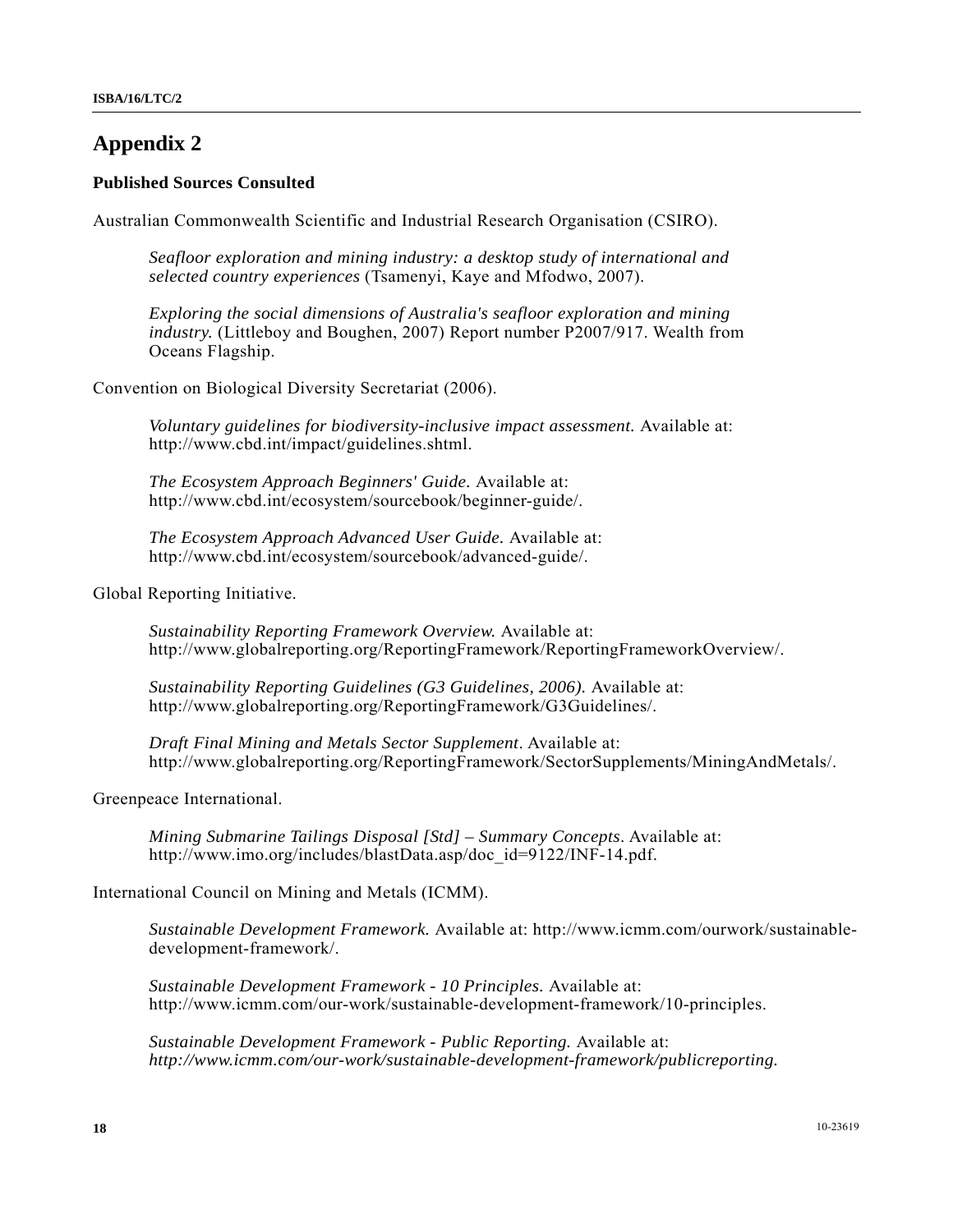*Sustainable Development Framework - Assurance.* Available at: http://www.icmm.com/our-work/sustainable-development-framework/assurance.

*Good Practice Guidance for Mining and Biodiversity 2004*. Available at: http://www.icmm.com/page/1182/good-practice-guidance-for-mining-andbiodiversity.

*Planning For Integrated Mine Closure Toolkit.* Available at: http://www.icmm.com/page/9568/planning-for-integrated-mine-closure-toolkit.

*Good Practice: Sustainable Development in the Mining and Metals Sector* website*.*  Documents available at: http://www.goodpracticemining.org/.

*Tailings: Good Practice* website*.* Documents available at: http://www.goodpracticemining.com/tailings/.

International Institute for Environment and Development (IIED).

*Mining, Minerals and Sustainable Development Project*. Available at: http://www.iied.org/sustainable-markets/key-issues/business-andsustainabledevelopment/mining-minerals-and-sustainable-development#resources.

*MMSD Final Report: Breaking New Ground.* Available at: http://www.iied.org/pubs/display.php?o=9084IIED.

*Finding the Way Forward: how could voluntary action move mining towards sustainable development?* Available at: http://www.iied.org/pubs/display.php?o=9203IIED.

*Room to Manoeuvre? Mining, biodiversity and protected areas.* Available at: http://www.iied.org/pubs/display.php?o=9266IIED.

*Finding Common Ground: Indigenous Peoples and their Association with the Mining Sector.*  Available at: http://www.iied.org/pubs/display.php?o=9267IIED.

International Seabed Authority.

*Regulations on Prospecting and Exploration for Polymetallic Nodules in the Area*  (adopted 13 July 2000). Available at: http://www.isa.org.jm/en/documents/mcode.

*Draft Regulations on Prospecting and Exploration for Polymetallic Sulphides in the Area*  (ISBA/13/C/WP.1). Available at: http://www.isa.org.jm/en/sessions/2007/documents/.

*Draft Regulations on Prospecting and Exploration for cobalt-rich ferromanganese crusts in the Area* (ISBA/13/LTC/WP.1). Available at: http://www.isa.org.jm/files/documents/EN/13Sess/ LTC/ISBA-13LTC-WP1.pdf.

*Legal and Technical Commission Recommendations for the guidance of contractors on the assessment of the environmental impacts of exploration for polymetallic nodules*. Available at: http://www.isa.org.jm/files/documents/EN/7Sess/LTC/isba\_7ltc\_1Rev1.pdf.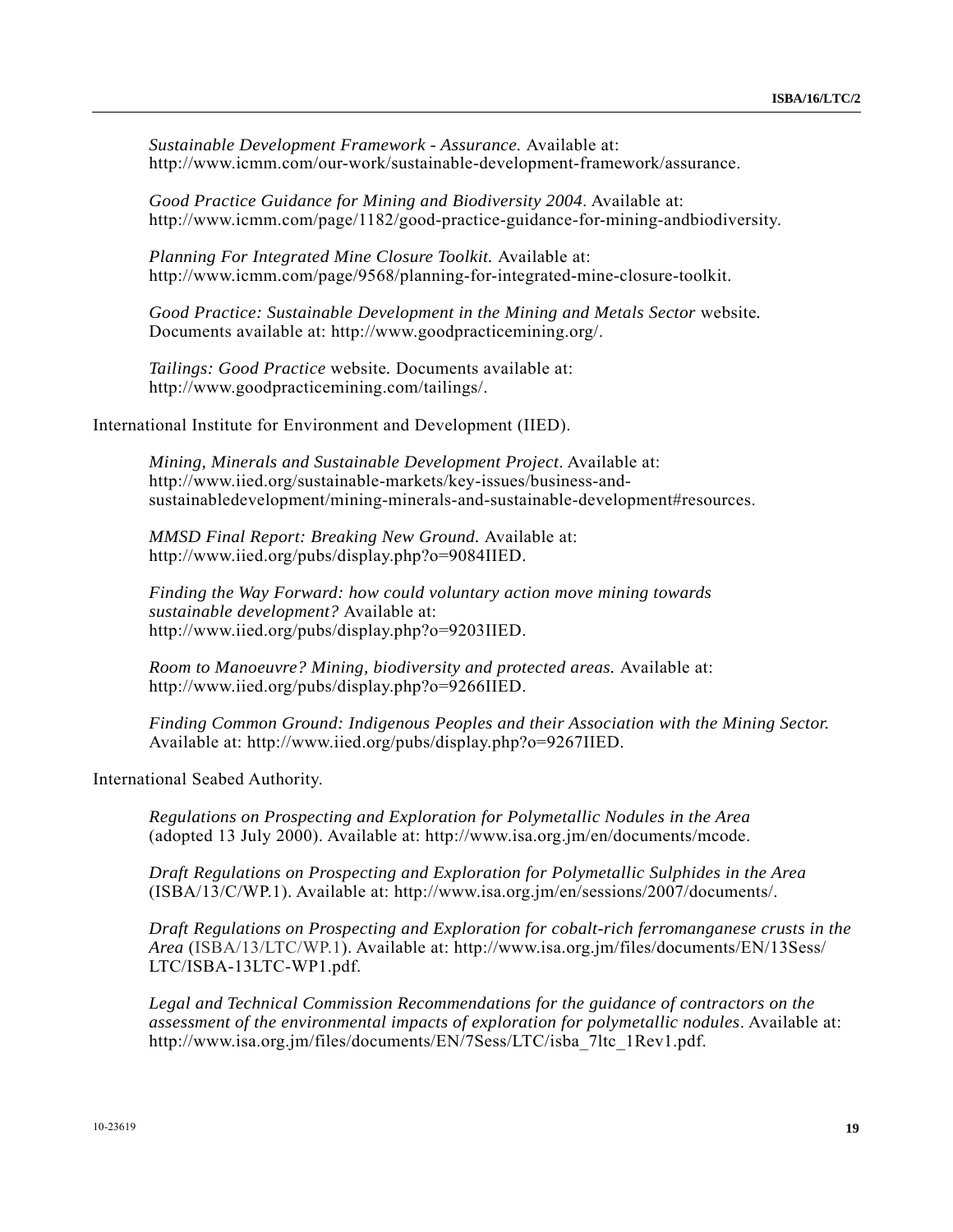Minerals Council of Australia.

*The Australian Minerals Industry Code for Environmental Management* (2000; formally retired in 2005). Available at: http://www.minerals.org.au.

*Enduring Value - the Australian Minerals Industry Framework for Sustainable Development (2005-present)*. Available at: http://www.minerals.org.au.

*Offshore Minerals Policy - The Madang Guidelines* (1999). Available from IMMS Administrator.

Scottish Association of Marine Science (SAMS)- European Union (EU).

*Project on Deep-sea Tailings Placement (DSTP) for Papua New Guinea (PNG)*: available at: http://www.sams.ac.uk/sams-news/events-sams/png-conference/aboutthe-pngcontract.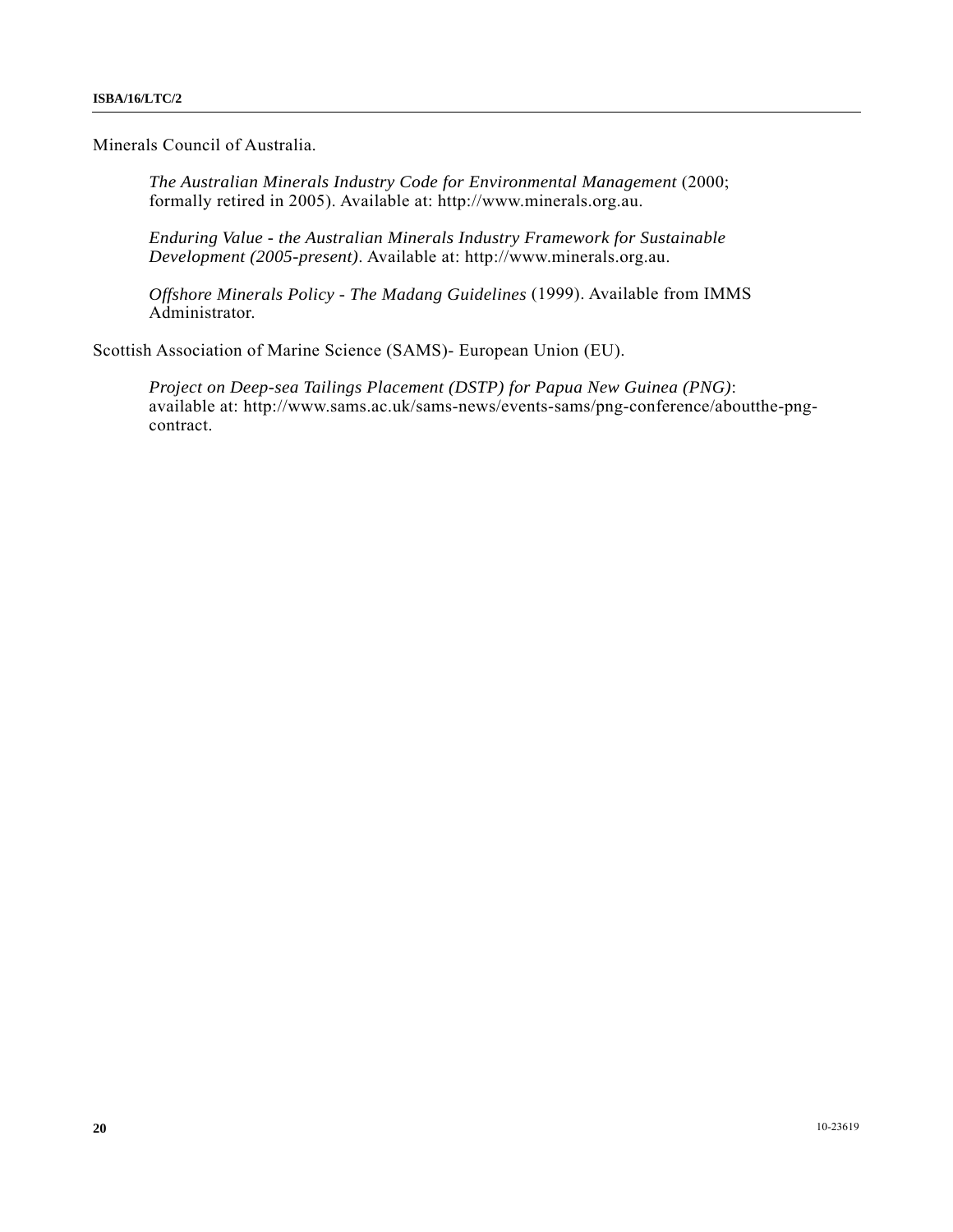# **Appendix 3**

### **Individuals Contributing Comments - acknowledged with appreciation:**

Dr. Greg Baiden, Laurentian University, Canada Dr. Ray Binns, CSIRO, Australia Dr. Horst Brandes, P.E., University of Hawaii & Applied Geosciences, LLC, USA Dr. Yannick Beaudoin, GRID/Arendal, Norway Dr. Michael Cruickshank, Researcher Emeritus, University of Hawaii, USA Dr. Cornel de Ronde, GNS Science, New Zealand Dr. Derek Ellis, University of Victoria, Canada Professor Dr. Chuck Fisher, Pennsylvania State University, USA\* Dr. Christopher German, Woods Hole Oceanographic Institution, USA\* Lyle Glowka, Esq., Canada Dr. David Gwyther, Coffey Natural Systems, Australia Prof. Dr. Peter Halbach, Freie Universitaet Berlin, Germany Dr. James Hein, US Geological Survey, USA Mr. David Heydon, DeepSea Metals, Australia Mr. Mike Johnston, Nautilus Minerals, Canada Dr. Woong-Seo Kim, Korea Ocean Research and Development Institute, Korea Prof. Ryszard Kotlinski, Interoceanmetal Joint Organization, Poland Mr. James Lawson, MAREXIN - Marine Resources Exploration International, Netherlands Michael Lodge, Esq., International Seabed Authority, Jamaica Professor Dr. Ian MacDonald, Texas A&M University, USA Mr. Julian Malnic, Direct Nickel Pty Limited, Australia Dr. Timothy McConachy, Bluewater Metals Pty Limited, Australia Dr. Simon McDonald, Neptune Minerals plc, Australia Mr. Campbell McKenzie, Neptune Minerals plc, New Zealand Dr. Nii Odunton, International Seabed Authority, Jamaica Dr. Harold Palmer, General Dynamics Advanced Information Systems, USA Professor Rosemary Rayfuse, University of New South Wales, Australia Dr. Ashley Rowden, National Institute of Water and Atmospheric Research, New Zealand\* Dr. David Santillo, Greenpeace International, United Kingdom Dr. Gerd Schriever, BIOLAB Forschungsinstitut, Germany

**\_\_\_\_\_\_\_\_\_\_\_\_\_\_\_\_\_\_** 

 <sup>\*</sup> Member of ChEss (Biogeography of Chemosynthetic Ecosystems Project of the Census of Marine Life).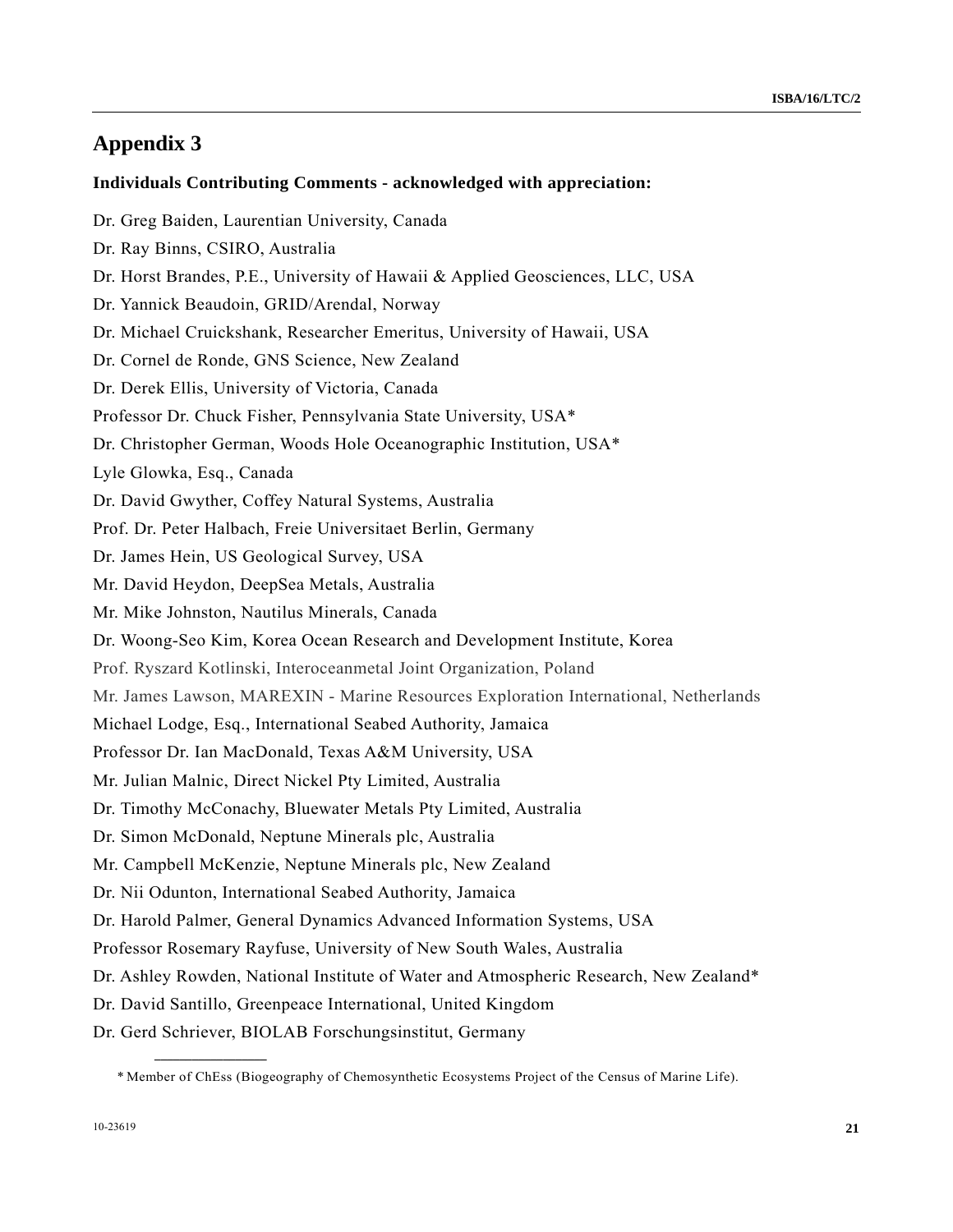#### **ISBA/16/LTC/2**

Professor emeritus Dr. Steve Scott, University of Toronto, Canada Professor Dr. Tullio Scovazzi, University of Milano-Bicocca, Italy Dr. Rahul Sharma, National Institute of Oceanography, India Dr. Samantha Smith, Nautilus Minerals, Australia Ms. Anne Solgaard, GRID/Arendal, Norway Ms. Caroline Suykerbuyk, IHC Merwede, Netherlands Professor emeritus Dr. Hjalmar Thiel, University of Hamburg, Germany Professor Dr. Cindy Lee Van Dover, Duke University, USA\* Dr. Sue Vink, Sustainable Minerals Institute, Queensland University, Australia Dr. Tetsuo Yamazaki, Institute of Advanced Industrial Science & Technology, Japan Mr. Roy Young, Nature's Own, USA